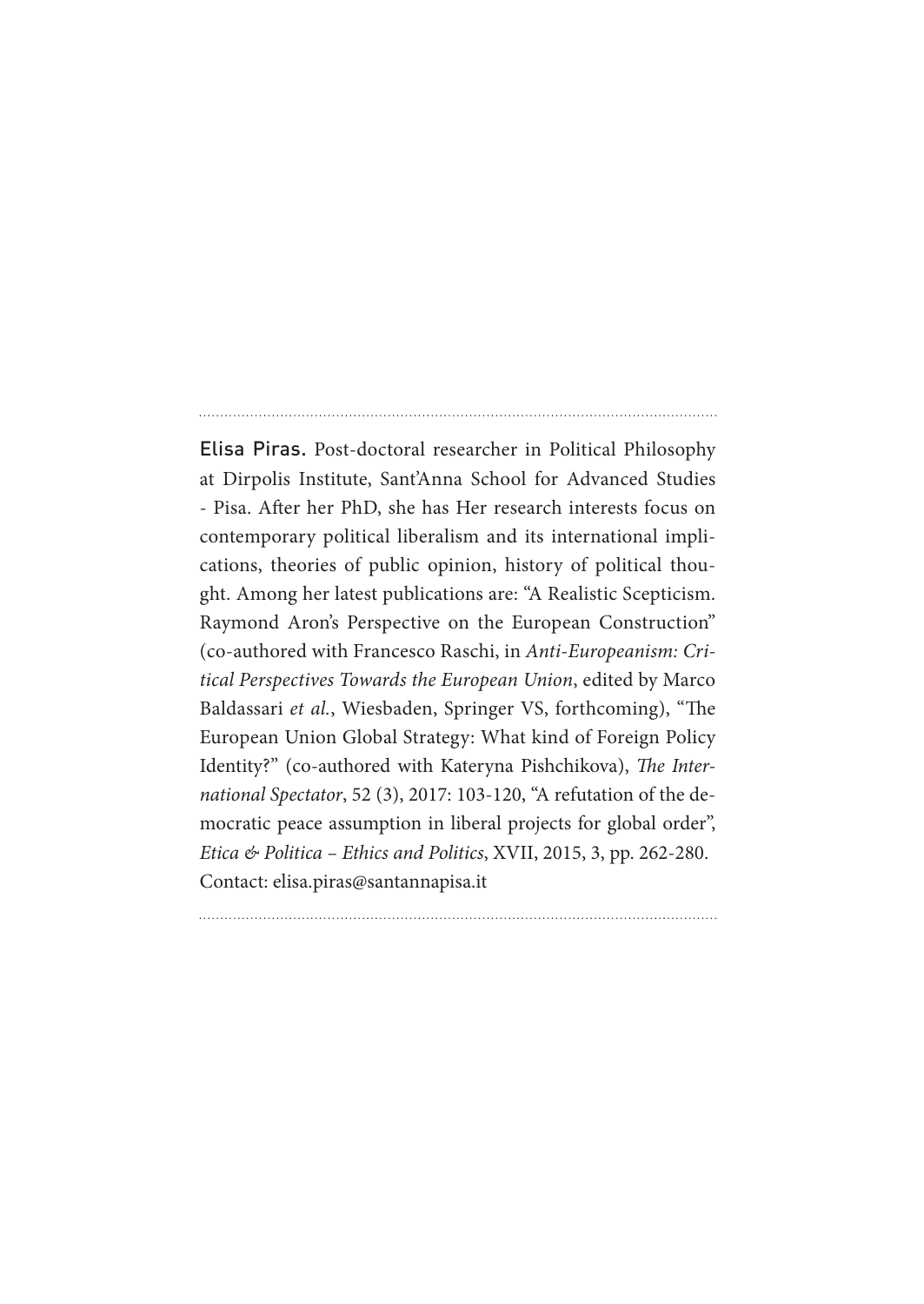*Soft Power Revista euro-americana de teoría e historia de la política y del derecho*

*Vol. 6,1. Enero-Junio 2019 ISSN (online): 2539/2239 ISSN (print): 2389-8232 http://dx.doi.org/10.14718/SoftPower.2019.6.1.16*

# **MIGRATION AND THEORIES OF JUSTICE: A CRITICAL REAPPRAISAL1**

# Elisa Piras

Sant'Anna School for Advanced Studies- Pisa

## **Abstract**

For decades, the theoretical discussion on justice has been unsuccessfully looking for convincing solutions to the moral problems connected to the persistence of (porous) borders in international politics. These problems are especially striking when one looks at the mismatch between the claims of international migrants and the arguments deployed by several contemporary liberal states in order to justify the rejection of those claims. Critically analysing how the most influential accounts of domestic and global justice deal with the issue of migration, the essay reveals the main weaknesses of the two approaches. It is argued that while theories of justice focusing on domestic justice seem unable to transcend the dichotomous logic of inclusion and exclusion because of their partial and biased interpretation of the phenomenon of migration, theories of global justice offer a multidimensional and well-balanced reading of international migration, but the solutions they propose do not rely on an accurate reading of the impact of global political dynamics on the management of international migration. In order to overcome the weaknesses of both approaches, a new research agenda is needed.

## **Keywords**

Migration, global justice, liberal internationalism, cosmopolitanism.

<sup>1.</sup> Reception date: 1st December 2018; acceptance date: 22th January 2019. This article is the result of research activities held at the Sant'Anna School for Advanced Studies- Pisa.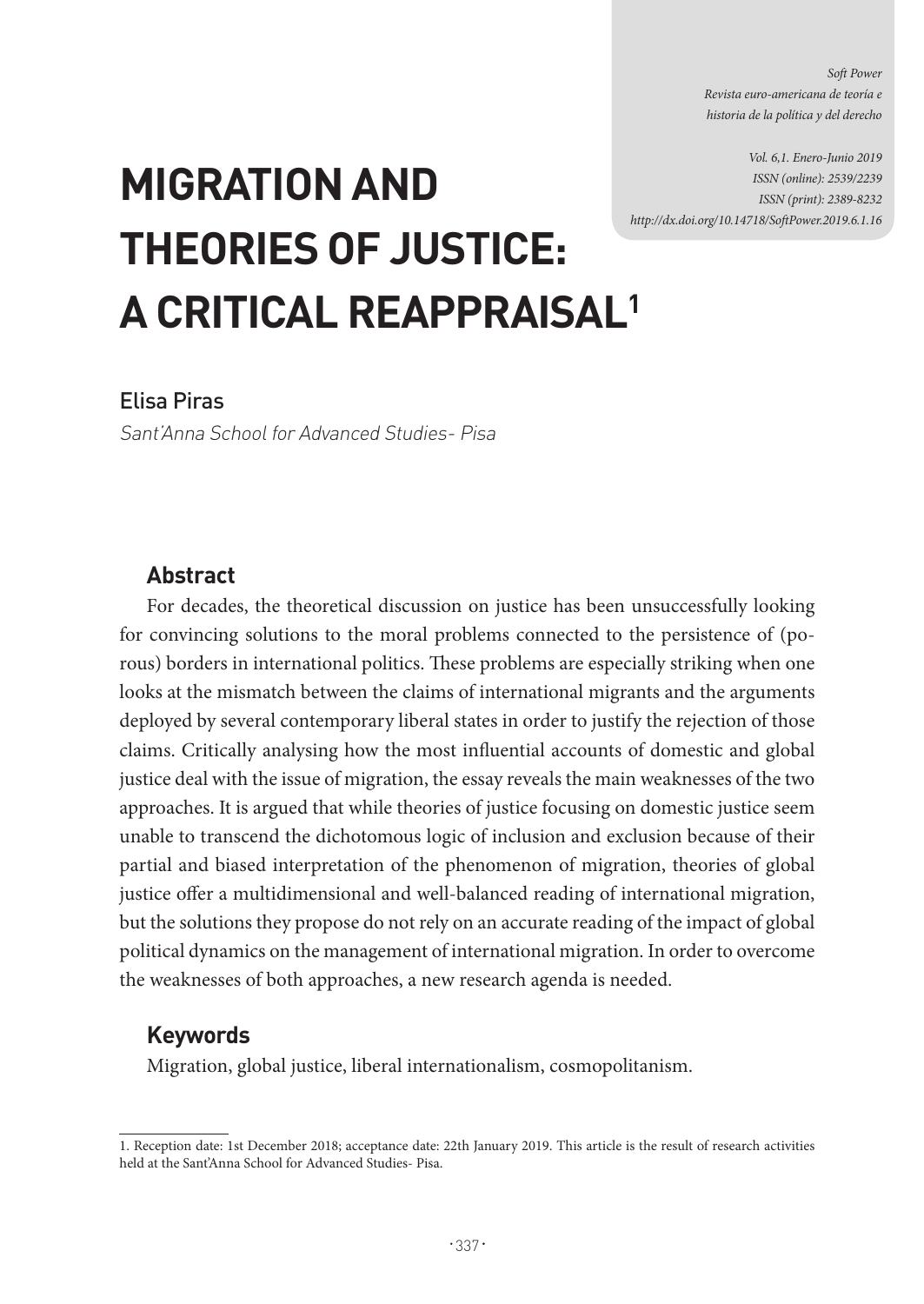## **Resumen**

Durante décadas la discusión teórica sobre la justicia ha estado buscando sin éxito soluciones convincentes a los problemas morales relacionados con la persistencia de fronteras (permeables) en la política internacional. Estos problemas son particularmente sorprendentes cuando se observa el desfase entre las reclamaciones de derechos (legales) de los migrantes internacionales y los argumentos esgrimidos por algunos estados liberales contemporáneos para rechazar estas. Analizando de forma crítica cómo las teorías más influyentes de justicia nacional y global afrontan la cuestión de las migraciones, el ensayo destaca los principales puntos débiles de los dos enfoques. Se expone que mientras que las teorías que se concentran en la justicia nacional no parecen ser capaces de trascender la dicotomía lógica inclusión/ exclusión a causa de su interpretación parcial y sesgada del fenómeno de las migraciones, las teorías de justicia global ofrecen una lectura multidimensional y equilibrada de las migraciones internacionales, pero no consiguen proponer soluciones basadas en una lectura adecuada del impacto de las dinámicas de la política global en la gestión local de los migrantes. Para superar las debilidades de las dos visiones es necesario un nuevo programa de investigación.

# **Palabras clave**

Migraciones, justicia global, internacionalismo liberal, cosmopolitismo.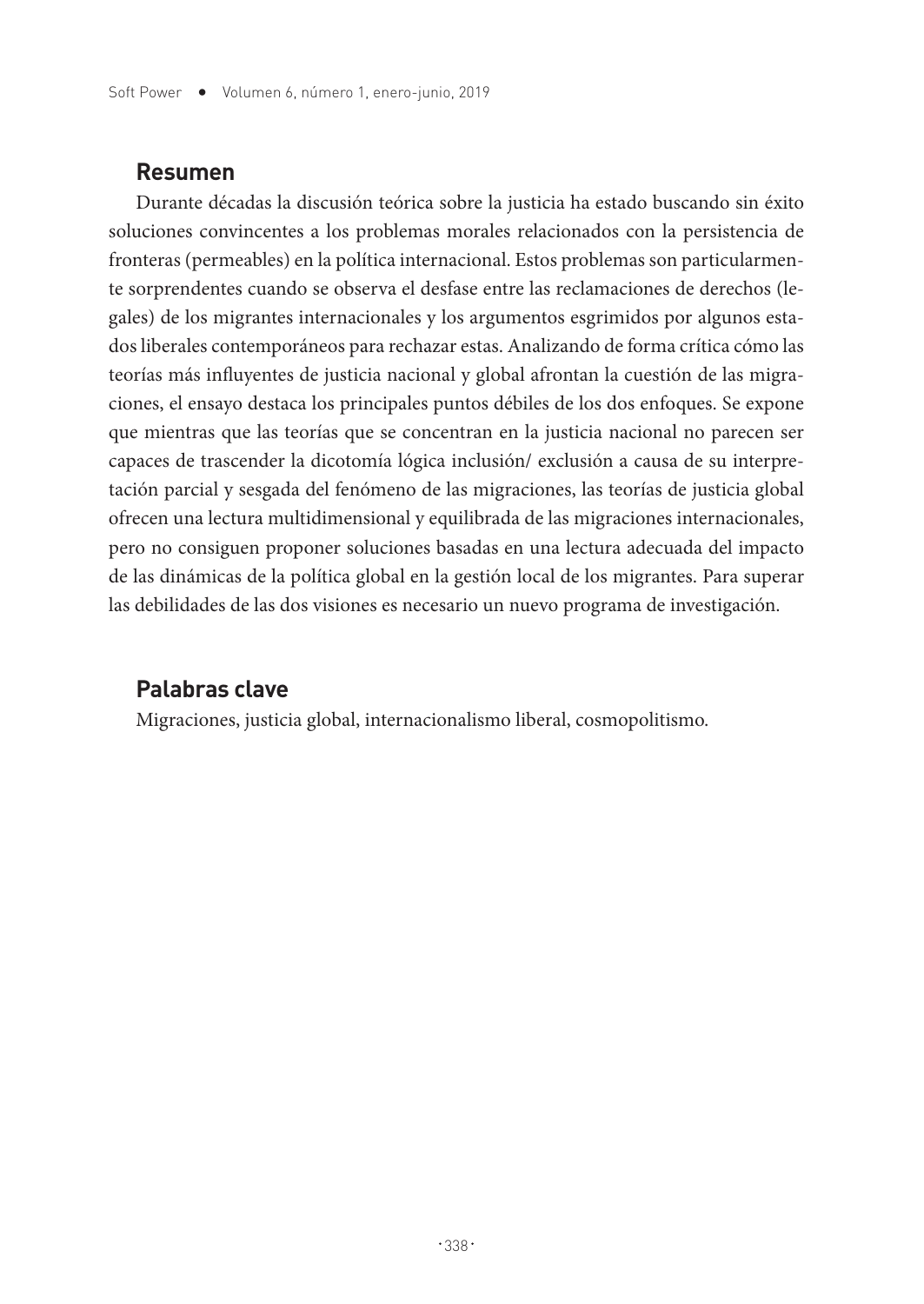Migration has always been a feature of the life of human communities (Manning, 2013, pp. 1-39; Corti, 2003; Pievani, 2002, pp. 282 ff.); however, only recently it has been conceived as a matter of government, an issue for public policy making. During the last decades, problems related to mass migration phenomena have become more prominent in the political debate as well as in the public discourse of contemporary societies, both in developed and developing countries. Moreover, the need for an effective management of international migration flows led to experiment new forms of cooperation between countries of origin and countries of destination.2 At the same time, migration has turned into one of the main objects of research for social scientists, who investigate its causes and its effects, focusing not only on the lives of migrants but also on the demographic, cultural, economic and political dynamics of the involved communities.

This essay will carry out a critical analysis of the ongoing discussion on migration in the field of political theory, from the perspective of the theories of justice.<sup>3</sup> After almost fifty years from its start, the theoretical reflection on justice is still struggling with the difficult task of finding convincing solutions to the moral problems connected to the persistence of (porous) borders in international politics as well as to the different and sometimes conflicting interests of the actors involved. Political choices on migration management confront political authorities with nontrivial moral dilemmas, stemming from conflicts to which normative reflections cannot find conclusive answers which can be valid for all contexts. However, the international discussion has contributed to enrich the conceptual framework and to innovate the discursive strategies adopted to address the issue of migration in public debates, shedding light on the political and moral implications of choices that, until recent times, were overshadowed by the inscrutable mechanisms of state sovereignty.

In its first part, the essay will present and discuss the most influential liberal theories focusing on justice/fairness, understood as a virtue of state institutions. These theories present the phenomenon of international migration as a litmus test for the redistributive capacity of liberal societies and as a potential danger for internal cohesion and public order. Because of this partial and biased interpretation, it is argued, liberal theories focusing on domestic justice are unable to transcend the dichotomous logic of inclusion

<sup>2.</sup> A recent example is the process of negotiation, drafting and (troubled) ratification of the "Global Compact for Safe, Orderly and Regular Migration", launched in 2016 with the New York Declaration and still ongoing. Although at the Marrakech Intergovernmental Conference held in December 2017 the parties had reached an agreement on the Compact's text, the defection of several governments risks to considerably limit the scope of the document.

<sup>3.</sup> For a general overview on the start of the debate on social justice, see Campbell (1988), Barry (1991). For an anthological reconstruction focusing especially on global justice, see Pogge and Moellendorf (2001).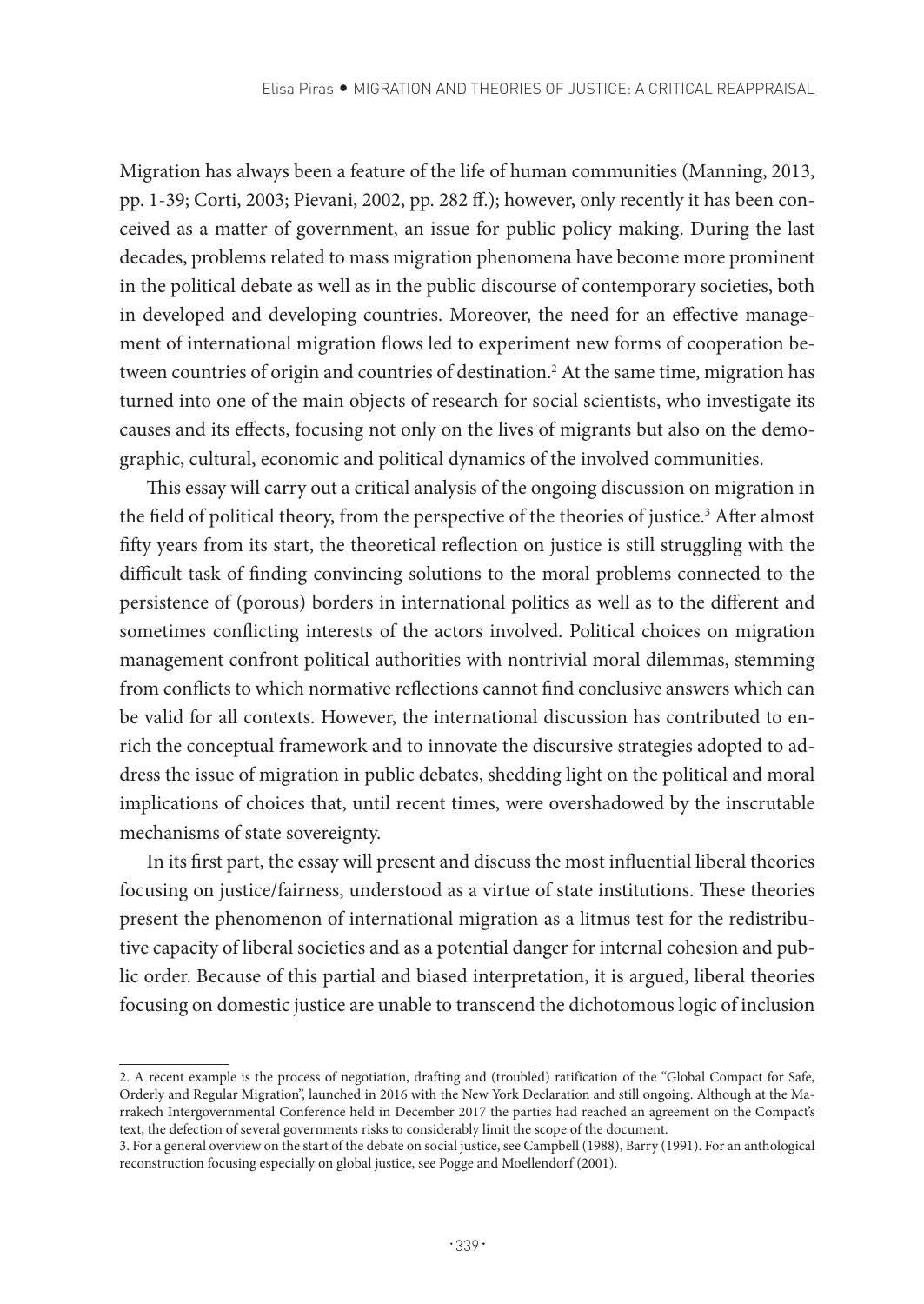and exclusion. In its second part, the essay will analyse the main perspectives on migration formulated within the debate on global justice. Compared to theories of domestic justice, theories of global justice reveal a higher heuristic potential, since they offer a multidimensional and well-balanced reading of international migration and they engage in the search for transformative solutions. However, since they neglect the role of states and the impact of power asymmetries in current processes of migration management, theorists of global justice run the risk of de-responsibilising liberal states. Finally, in the last section, drawing on the main findings of the analysis, some preliminary ideas for a future research agenda will be advanced.

## **The borders of justice: migration and political liberalism's deadlock**

The Rawlsian definition of justice as "the first virtue of social institutions" was the point of departure for the research of "a method for assigning rights and duties within the fundamental institutions of society" and for deciding upon "the appropriate distribution of benefits and obligations of social cooperation" (De Pascale, 2010, pp. 215-220). A particular public conception of social justice – understood as a mutually beneficial system of cooperation – characterises any well-ordered society, pervades its public institutions and is overall accepted by the majority of its citizens. Usually, accounts of social justice emphasise the redistributive aspects of cooperation; nonetheless, they can combine them with discussions on identity recognition and on corrective solutions meant to improve the fairness of redistributive criteria, especially as far as the respect of differences and the progressive reduction of inequalities of opportunities are concerned. $^{\textrm{4}}$  Demands of redressing inequalities in the individual endowments of rights, opportunities or resources formulated on the basis of (abstract and universal) principles of justice are always addressed to some public authority, which should have the power and capacity to answer these demands with redistributive policies and to reform the institutions and the laws of the state whenever they do not reflect the principles of justice (Rawls, 1971; O' Neill, 1996). Another feature of just institutions is the capacity to offer acceptable or reasonable justifications to whomever advances legitimate claims on the distribution of the benefits of social cooperation (Rawls 1993b; Forst 2011).

<sup>4.</sup> For a classic (redistributive) account of social justice, see Rawls (1971). On the relationship between redistribution and recognition, see Rawls (1999), Fraser and Honneth (2004). Inspiring recent attempts at redefining the redistribution/recognition nexus can be found in Young (2011), Mazzone (2014).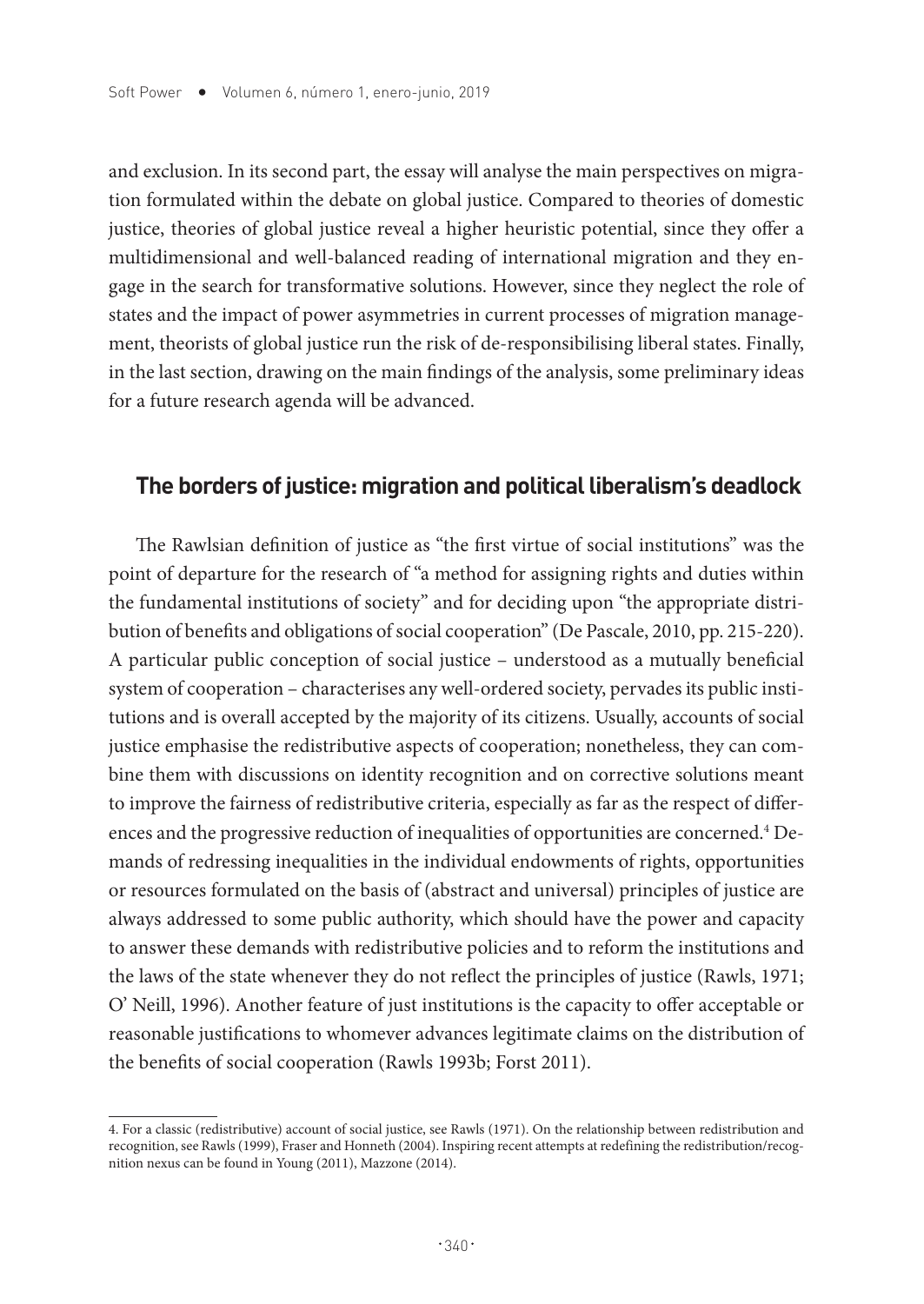Since the Rawlsian conception of justice – like the majority of alternative conceptions focusing on the *domestic* or national dimension of justice – relies on the assumptions of society as a (relatively cohesive) closed system and of state sovereignty, it is not surprising that the presence of migrants at the borders or within the liberal society generates a theoretical problem. Their very existence shows the fallacy of the premise of a society territorially bounded by borders and reveals the crisis of the Hobbesian conception of sovereignty, which relies on the idea of the State as a circumscribed space (Di Cesare, 2017, pp. 20-32; Gundogdu, 2015). What is surprising is that the Rawlsian reflection on justice within the State, which revolves on the ideas of fairness and redistribution, overlooks the issue of migration and is blind to the challenges that this phenomenon poses to liberal conceptions of the State and of citizenship, even when the theory of justice as fairness is reformulated in the political-constitutional terms of political liberalism.<sup>5</sup> Until they do not take part into social cooperation, migrants cannot benefit from it unless they violate the criterion of reciprocity; however, even when they enter the cooperative scheme, they are left aside the community of citizens towards which state institutions have redistributive and justificatory obligations. In other words, migrants are alien to the contractualist logic on which social cooperation and its political manifestations are grounded (Rawls 1971; 1993). Migrants show the deadlock or short circuit at the heart of liberal citizenship, because of the coexistence of a full citizenship – where there is reciprocity among cooperating individuals/citizens and between them and the State – and an incomplete citizenship, a limbo or grey zone where immigrants/*metics* participate in economic cooperation but cannot fully benefit from it. For the immigrants at the borders or repatriated the situation is even worse: allegedly they are citizens of their state of origin, but they are unable to match their individual participation in any scheme of cooperation with the enjoyment of citizenship rights. From the perspective of the states of destination, the possible solution to this deadlock is the immediate integration of immigrants within the host political community; however, this solution is not only expensive and difficult to implement, but also problematic with regard to the respect of individual autonomy and of cultural diversity, as the discussion on ideas of "automatic citizenship" clearly shows (Carens, 2013, pp. 19-44; De Schutter & Ypi, 2015).

<sup>5.</sup> Rawls (1993, p. 136, n. 4) briefly mentions the right to emigration and he postpones the analysis of immigration to a future research: "Of course, immigration is an important question and must be discussed at some stage. I surmise this is best done in discussing the appropriate relations between peoples, or the law of peoples, which I don't consider in these lectures".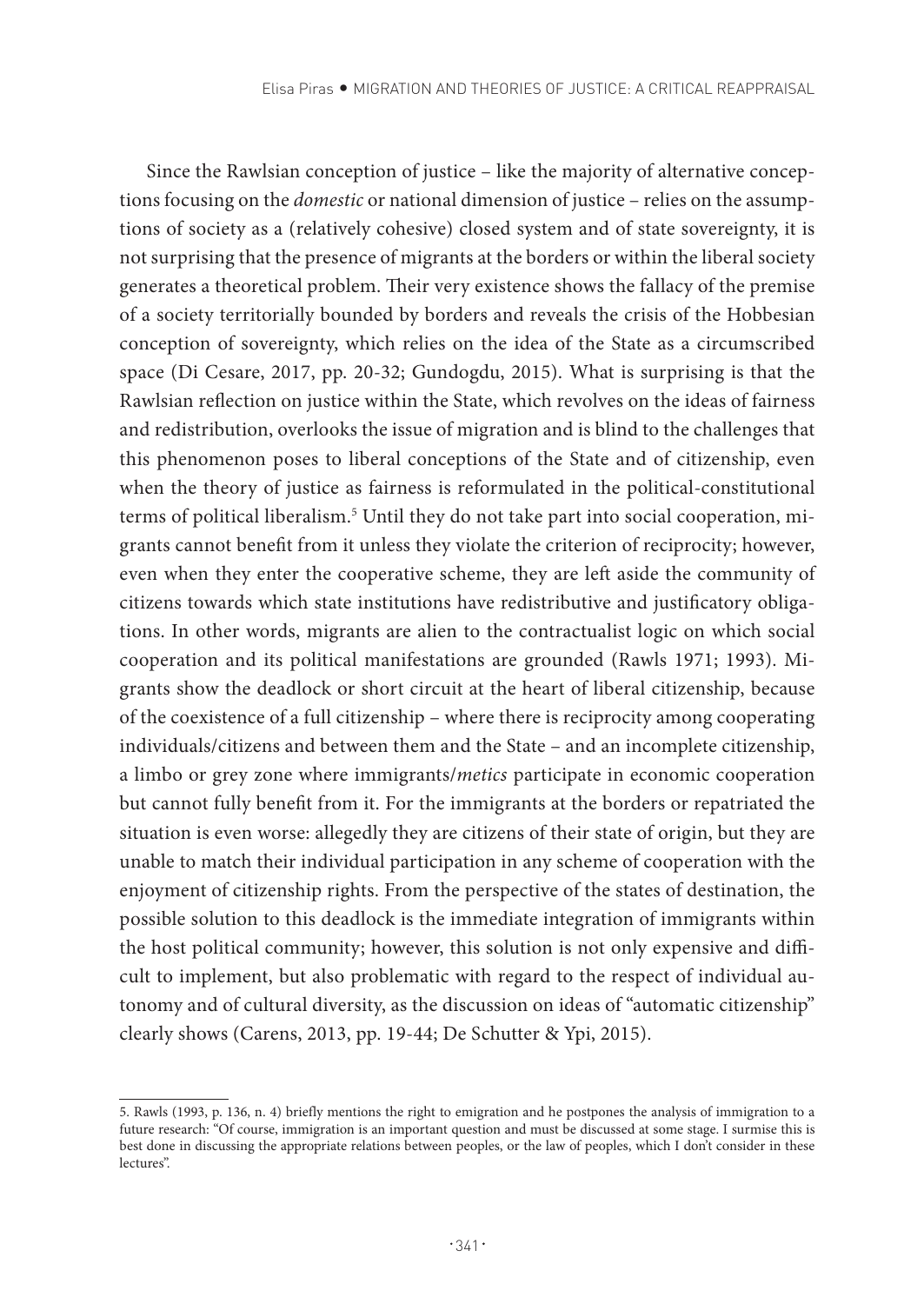The "deafening silence" of normative political theory about migration issues (Bader, 2005, p. 335) ended only during the 1980s, when the "problem of immigration" was tackled within the discussion on liberal citizenship (Walzer, 1983). The phenomenon of migration as well as its implications for liberal politics, which go beyond redistributive effects, are predominantly seen in negative terms: the interaction between individuals and groups belonging to different cultures is understood as a threat to the survival of those cultures and to the functioning of democratic politics. The point of view of the analysis is that of the (prospective) society of destination and the discussion focuses mostly on immigration, while the issue of emigration is generally overlooked.6 In his account on complex equality and on the model of the spheres of justice – based on the argument that the primary function of the state is not redistribution, but the protection of citizens from the negative effects of dominance and monopoly, i.e. of those processes of concentration of goods and opportunities relevant for different spheres in the hands of one or a few individuals or groups – Michael Walzer maintains that any community's cultural identity has value because it contributes to the development of individuals' personalities and to the overall cultural richness of mankind. From this perspective, the liberal state ought to defend strong and well-defined cultural identities, especially the (national) identity to which belongs the majority of its population, not only for its intrinsic value but also to protect goals such as societal cohesion, stability of democratic institutions and the functioning of the liberal system of welfare (Walzer, 1983, p. 39). Relying on the analogy of political community as an "exclusive club" grounded on membership and on freedom of association (Greblo, 2015, pp. 31-40), Walzer theorises the moral asymmetry between emigration and immigration: he justifies liberal states' actions aimed at controlling and possibly stopping incoming flows of migrants, but he does not consider justifiable the control and stop of outcoming flows. The (individual) right to the freedom of association and the (collective) right to self-determination – two rights which are closely intertwined – ground the possibility of collectively choosing the form and membership of the community, including or excluding new members on the basis of the community's interests, therefore defining selection criteria for immigrants that favour those people who are more likely to be integrated on the basis of cultural affinity with the national community (Wellman, 2008; Scheffler, 2007). So, a democratic policy of migration management originates from the balance of "political choice and moral constraint" (Walzer, 1983, p. 62). While everybody is entitled the right to exit the

<sup>6.</sup> See Ypi (2008) for a discussion on the reconciliation of justice and migration.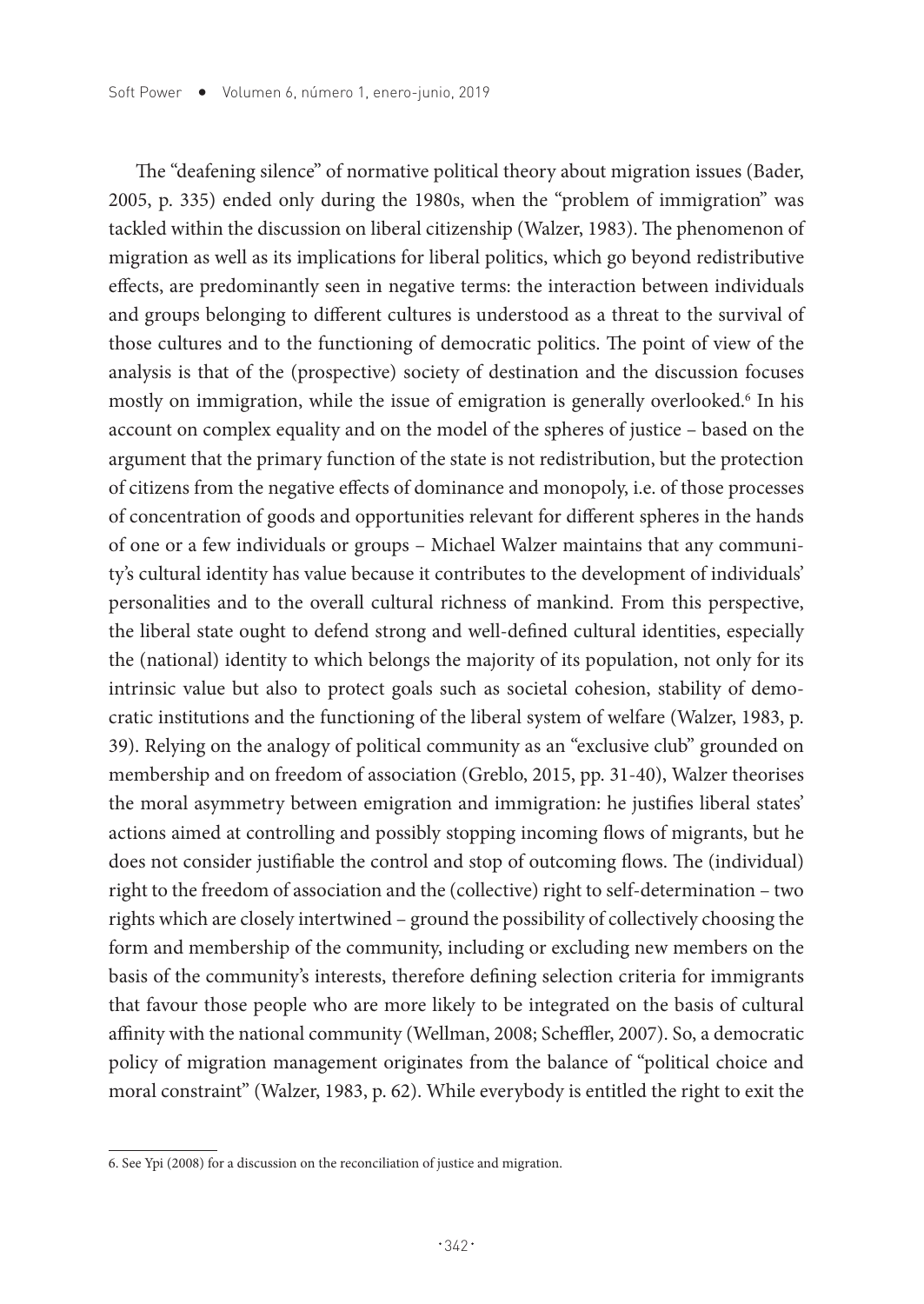community of belonging and the limitation of this right can be only exceptional – it is justifiable in cases of supreme emergency for the survival of the state –, nobody has a right to be admitted to another community: (prospective) migrants undergo the decision of the citizens of the state of destination, who can legitimately choose to admit or to refuse immigrants. However, the right to control immigration is not absolute: it can be limited, under the circumstances envisaged by international law, for refugees and asylum seekers. Both cases can justify only exceptional and temporary limitations to the "right of self-determination in the sphere of membership", since the admission of immigrants to the national community – which, according to Walzer, coincides with the granting of full citizenship – requires the approval of the citizens (*ibidem*). Admitting immigrants to the national community is a crucial and democratic choice, because it opens the doors of citizenship to individuals who belong to different societies of origin but commit themselves to fully integrate within the community of destination in order to become citizens with full rights: a democratic state, according to Walzer, cannot be "half-metic, half-citizen" and among its citizens there cannot be "resident aliens", who can enjoy the benefits of social cooperation (citizenship rights) only partially or conditionally (cfr. Benhabib, 1999; Di Cesare, 2017).

While Walzer does not accept any double standard as far as citizenship rights are concerned, other authors seem to be more open to the possibility of offering *variable geometry endowments of rights* to immigrants, on the basis of their particular claims and of the role they play within the cooperative system of the society of destination. For instance, David Miller elaborates on the Rawlsian conceptual framework and argues that the relationship between the citizens of a liberal state and the immigrants are "quasi-contractual": "each side claims certain rights against the other, and acknowledges certain obligations in turn. These rights and obligations are not to be understood exclusively in legal terms. The quasi-contract I am envisaging will have legal components (…) but it will also include normative requirements that cannot sensibly be cast in legal form" (Miller, 2008, p. 371). Following this line of reasoning, Miller distinguishes three different categories of prospective immigrants who seek admission to the territory of a liberal state: refugees; economic migrants (and foreign students); "particularity claimants", who claim admission *within a particular state* as a reward for a certain service or as a compensation for a present or past experience of suffering for which the state of destination is considered, at least partially, responsible (Miller, 2015; Miller, 2016, p. 77 ff.). For each category of immigrants, Miller envisages differentiated configurations of rights and obligations, conceiving possible solutions of temporary and conditional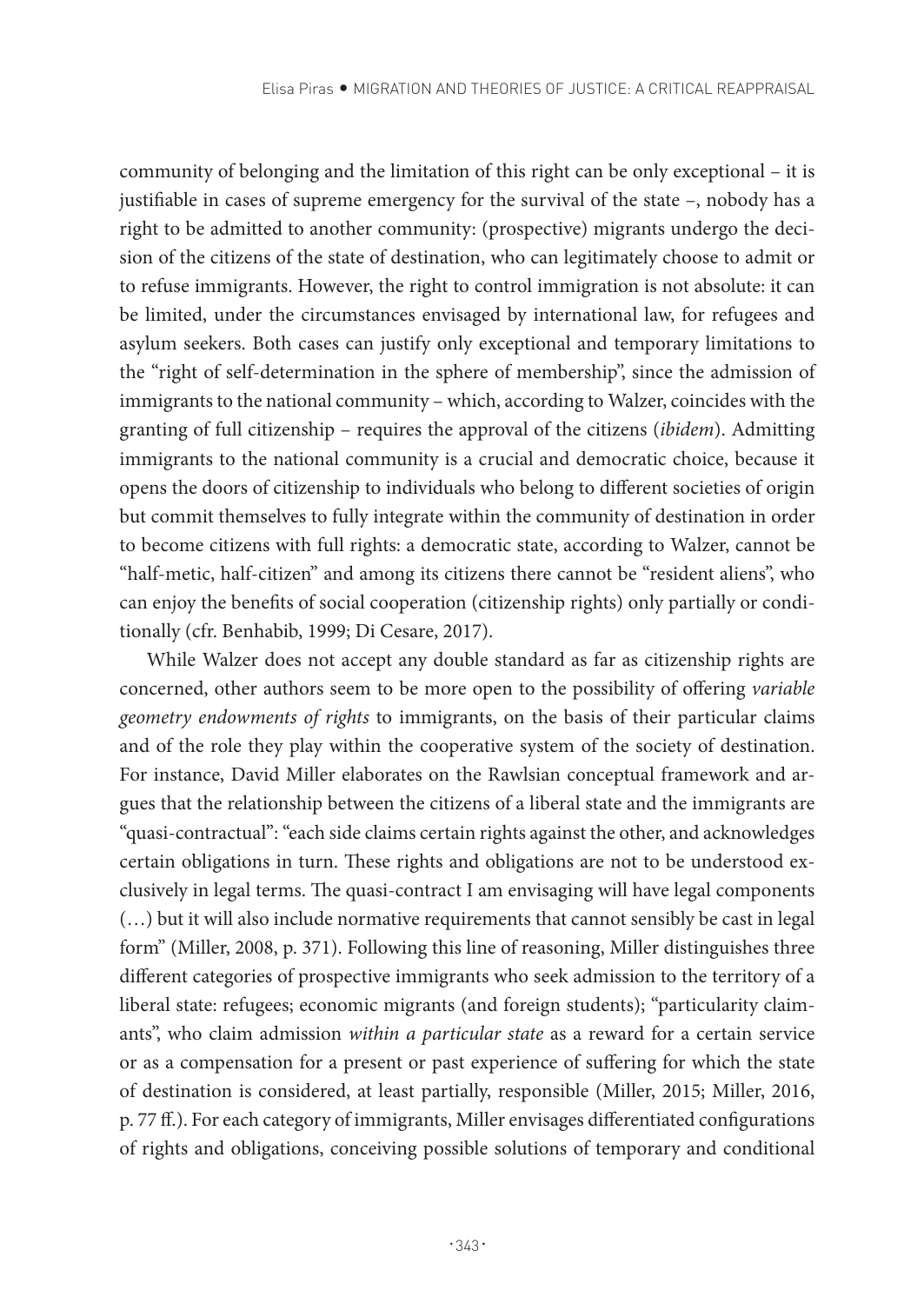admission, grounded on the idea of the existence of a reciprocal advantage between the immigrants aiming to improve their life chances and the citizens of the host societies (Miller, 2016, p. 95). The decision of states to select migrants on the basis of their political-cultural affinity to the *we*, or, as Miller calls it in the framework of his discussion on (collective) self-determination, to the "self " – a group "sufficiently cohesive that one can attribute to it a range of aims and values that the members recognize as part of their collective identity" (Miller, 2016, p. 69) – is legitimate and in accordance with the principles of justice, although states have the obligation to justify their decisions showing that they are based on non-arbitrary reasons, but on reasons which are in line with the legitimate purposes of the state (see also Forst, 2011, pp. 13-42, 79-121; Mazzone, 2017). Like Walzer, Miller considers the cohesion of the national community a crucial element to guarantee the stability of democratic institutions and an acceptable level of welfare for all the citizens who take part to social cooperation (Miller, 1997).

Both Walzer and Miller care about the safeguard of majoritarian cultural identities – or national identities – within democratic societies, whereas communitarian and multiculturalist thinkers argue in favour of the protection – and at times of the active promotion – of minoritarian cultures within democratic communities, heterogeneous social contexts which have emerged as a result of successive migratory waves or of processes of nation building.<sup>7</sup> The liberal state is expected to protect not only the communities' cultural heritage, but also their ways of life and their particular model of social organisation. Moreover, the safeguard of minoritarian cultures through collective rights is complementary to the defence of individual rights: since individual identity is not a given, but it emerges out of relational dynamics, people can fully develop their talents and realise their life projects only if they connect and interact with others within the communities they belong to. To allow individual flourishing, democratic politics cannot disregard the recognition of minorities' cultural specificities; so, according to this line of reasoning, state institutions ought to waive the liberal concept of neutrality, based on the existence of equal rights for all citizens and on the abstract notion of equality of all citizens before the law. Claiming the validity of a right to recognition, or a "right to culture" for national/ethnic minorities and for indigenous peoples (Taylor, 1992; Margalit & Halbertal, 1994), advocates of communitarianism and multiculturalism argue that the state's function is not limited to the safeguard of fundamental rights – framed on the basis of the public concep-

<sup>7.</sup> For a reconstruction of the communitarian theoretical model see Henry and Pirni (2006); for a general overview of the debates on multiculturalism, see Lanzillo (2005).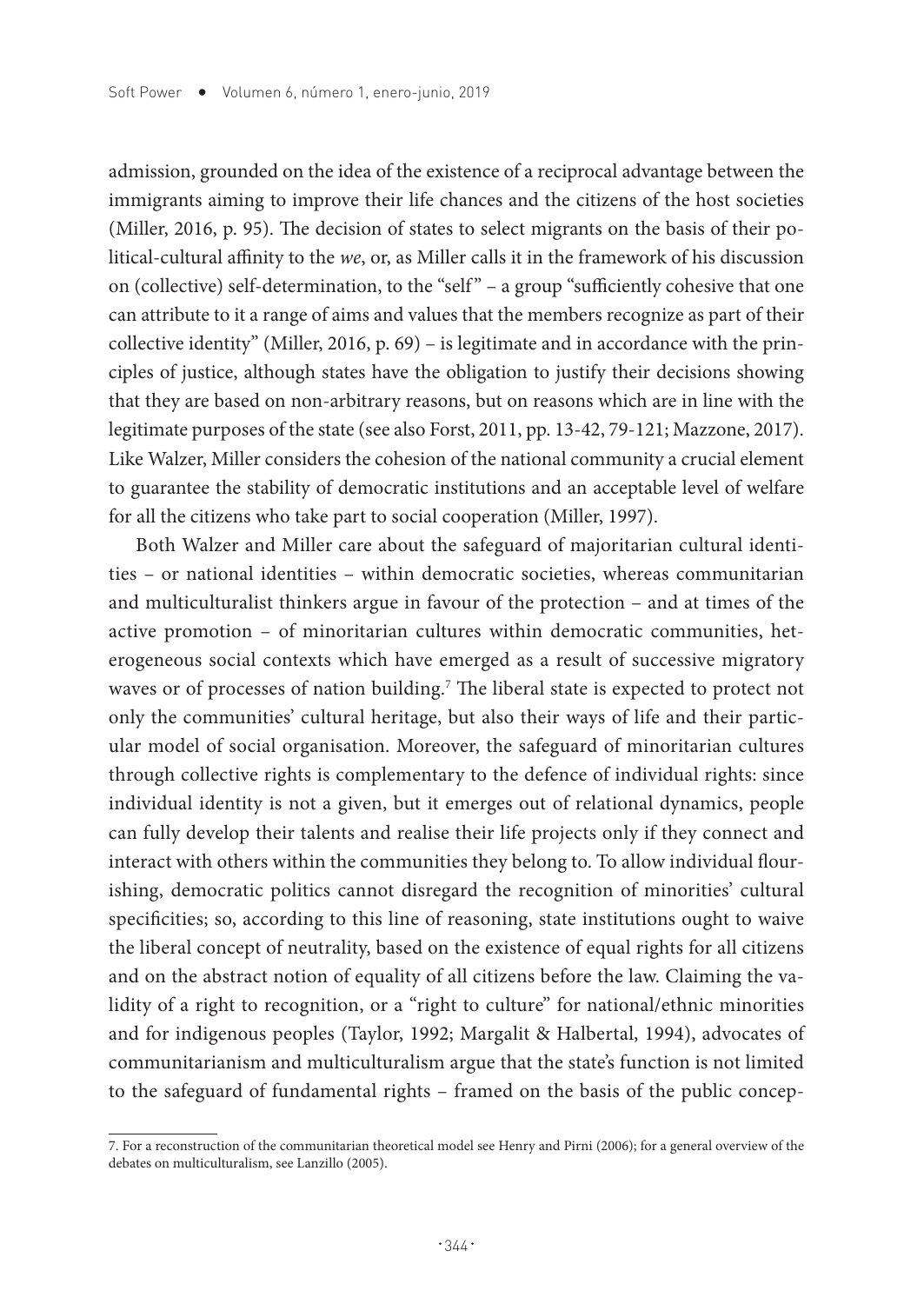tion of justice which permeates democratic institutions – but it ought to include the protection of endangered cultures. Minoritarian cultures face the challenges brought by globalisation processes, such as cultural homogenisation and hyper-consumerism, which reduce the diversity of the ways of life. One of the possible solutions to the problem of reconciling the recognition of difference with political liberalism is that of "group differentiated rights", legal tools which might complement individual rights in order to achieve three goals: guaranteeing a substantial equality of opportunities for the citizens who belong to cultural minorities, remedying historical injustices and safeguarding cultural diversity (Kymlicka, 1995; 2001; Mitnick, 2006).

Overall, migration has received little attention within the academic discussions on communitarianism and multiculturalism, which have focused on cultural minorities that are deeply-rooted within liberal societies, adjusting the argumentative strategies adopted by the advocates of liberal nationalism (Walzer, 1983; Miller, 1997) in order to claim group-differentiated cultural and political rights for minoritarian communities (Kymlicka, 1995). In this perspective, migration management can present risks and opportunities. On the one hand, *emigration* threatens the cohesion and long-term survival of minoritarian communities, because it contributes to the scattering of their members and to the progressive loosening of the bonds that migrants feel toward their culture of origin. On the other hand, when *immigration* is concerned, the picture is more blurred: if immigrants integrate quickly and accept the culture of the (minoritarian) community of destination, they strengthen the community's demographic force and contribute to the safeguard of minoritarian collective rights; conversely, if this does not happen, the arrival of immigrants can constitute a threat for the community's cohesion. Within the communitarian/multiculturalist discourse, there is a striking tension between the insistence on the need for protecting minorities' cultural difference and the widespread neglect of migrants' cultural specificities. This neglect sometimes results in strong minorities – those whose cultural difference is effectively protected in democratic countries – showing assimilationist attitudes towards immigrants (Karim 2006). According to Charles Taylor (1994, p. 13), the fundamental difference between ethnic minorities and immigrant groups lies in the fact that the latter are keener than the former to embrace the dominant culture; moreover, they lack a sense of community, since they are "people who fail to belong to that [dominant] culture only provisionally and are destined to assimilate to it or to see their children assimilate to it in time". Being "rootless" women and men, as Walzer put it, immigrants seem to escape the logic of both the liberal and the communitarian models of citizenship: on the one hand, their otherness with respect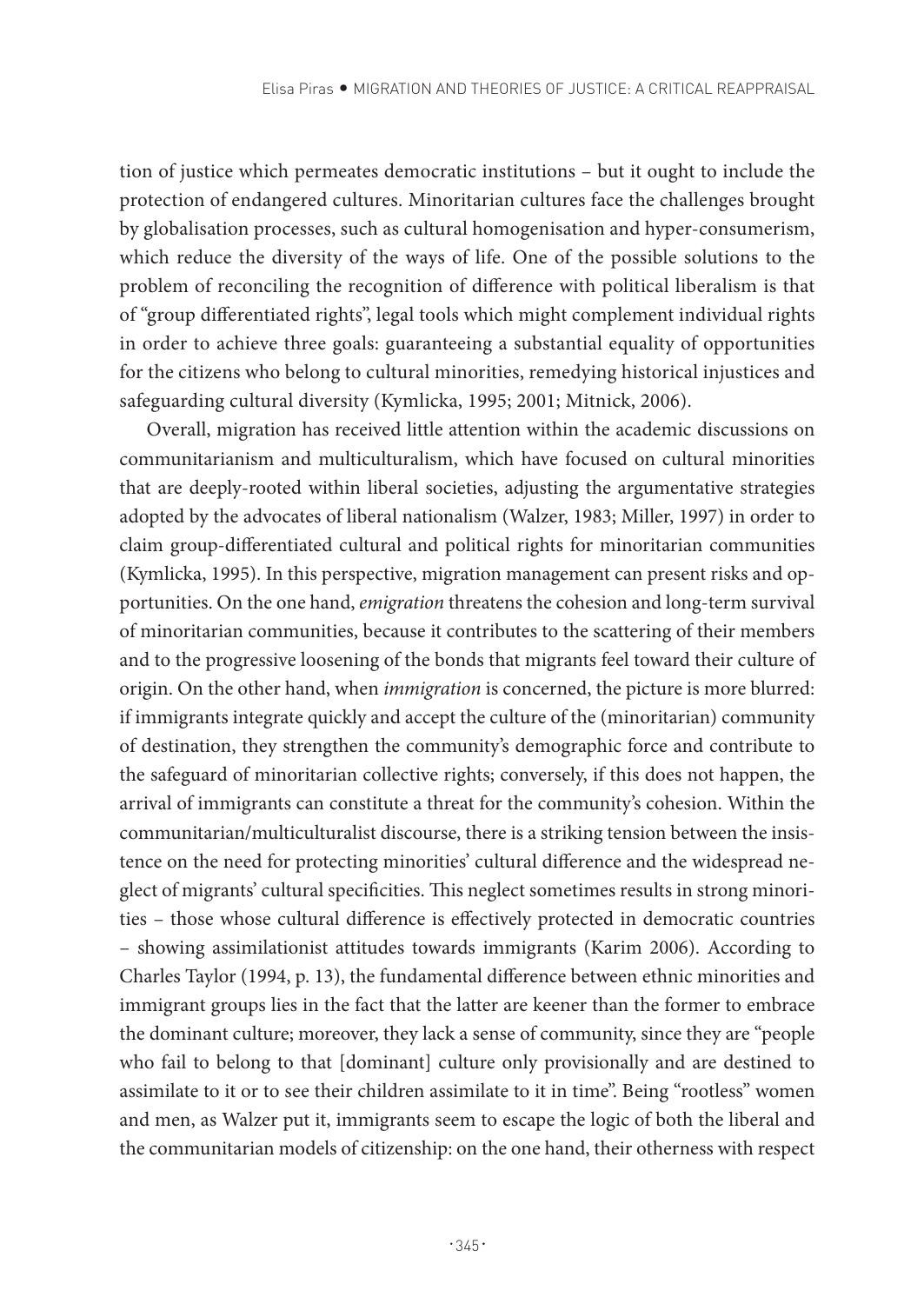to the dominant as well as the protected minoritarian cultures makes their integration more difficult; on the other hand, their access to citizenship is denied (or hindered) in order to defend a relatively high level of social cohesion, which is considered a crucial requisite for functioning democratic institutions.

However, not all multiculturalist thinkers share this reading of immigration. For instance, Will Kymlicka (2007) includes the groups of immigrants among the minoritarian groups in need of protection, together with national minorities and indigenous populations. Unlike communitarian thinkers, who maintain that neither the State's government nor the communities' autonomous institutions ought to protect immigrants' cultures when these do not coincide (or are not compatible) with the dominant culture or with recognised minoritarian cultures, Kymlicka's "global multiculturalism" – a perspective which originates not only from the theoretical reflection but also from the analysis of concrete practices for managing cultural pluralism – $^{\rm 8}$  aims at elaborating a new multiculturalist proposal, more aware of the high degree of cultural diversity<sup>9</sup> that characterises contemporary societies. Nowadays, as groups with distinctive cultures tend to be smaller and more fragmented, the risk of a progressive reduction of cultural diversity is more concrete than ever before. Global multiculturalism looks at the relationship among the dominant culture, native minoritarian cultures and immigrant cultures from a different angle, acknowledging *contra* Taylor (1994) that within liberal societies immigrants do not always keep silent and marginalised while waiting for being culturally assimilated by the majority; on the contrary, they often enter the public space, "visibly and proudly" expressing their identity and claiming the recognition of their cultural difference (Kymlicka, 2007, p. 72).<sup>10</sup> Even if Kymlicka is more optimistic than Taylor on the chances of immigrants' successful integration, he does not think that a multicultural state ought to admit within its borders a large number of migrants. Multiculturalists are sceptical towards migration policies, since these normally reflect the interests of parliamentary majorities (and/of governments) and they can constitute a means to change the composition of the *demos*, sometimes to the detriment of national minorities and indigenous groups.

The risks for minorities' rights connected to migration policies are analysed by Margalit and Halbertal (1994, p. 509): "in most cases the majority preserves its homogeneity by enacting immigration and citizenship laws for the state as a whole, which creates

<sup>8.</sup> For an analysis of the international dimension of cultural pluralism, see Baccelli (2009).

<sup>9.</sup> Or, as Steven Vertovec (2007) calls it, "super-diversity".

<sup>10.</sup> For a comparison of Taylor's and Kymlicka's positions on the issue of immigration, see Sanfilippo (2009).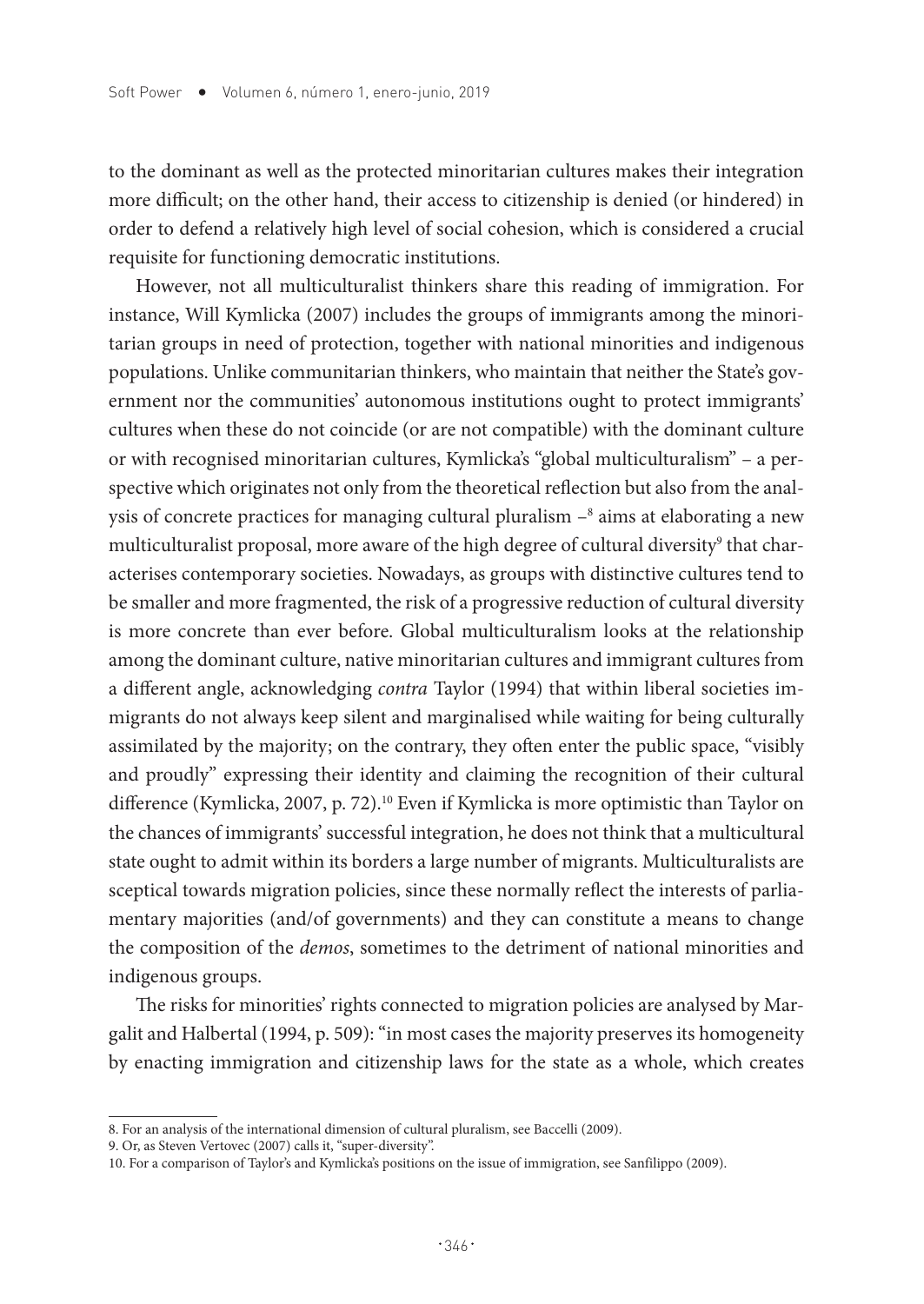an unequal situation that needs to be balanced by granting privileges to the minority. Sovereignty, in this sense of control over entry, is not only a monopoly on the legitimate use of violence (…), but also a monopoly on entry to the state and the determination of the status of those entering as tourists, temporary residents, or citizens". One of the clearest examples of this tendency would be the Israeli Law of Return, which, since 1950, has been granting automatic Israeli citizenship to any Jew person willing to move to Israel and to become a resident, regardless of her/his country of origin. Therefore, the new Israeli citizens contribute to strengthen the majority, to the detriment of the Arab minority. In order to protect a "right to culture", governments ought to carefully assess minorities' needs and criticalities and, if the demographic imbalances produced by migration policies endanger the survival of minoritarian cultures, they ought to envisage protective measures, such as preventing immigrants from living in a certain area in order to preserve a minority's cultural homogeneity. Anyway, whenever the survival of a minoritarian community is at stake, the community should be granted some control powers over the entry of immigrants within the states' borders and especially in areas where its members are concentrated (*ibidem*, p. 492).

To sum up the main findings of the analysis of the contemporary discussion on the domestic dimension of justice conducted so far, three characteristics of the relationship between political liberalism and migration can be highlighted. First, migration is normally conceived in negative terms, as a problem. The democratic State, in order to cope with this problem, needs to exercise its sovereignty through the power to decide over the immigrants' access to its territory as well as over their juridical and political status. Second, claims of recognition and redistribution advanced by immigrants cause a deadlock within liberal conceptions of citizenship, even when we look at communitarian and multiculturalist proposals:<sup>11</sup> even when migrants are allowed to take part in the cooperative system of society, they are denied the full enjoyment of citizenship rights. Third, from the analysis emerges that all the authors considered focus almost exclusively on immigration and overlook emigration. These three points help to explain how liberal conceptions of citizenship are generally biased when they address the issue of migration: the rights to redistribution and recognition of the members of the (national or minoritarian) community are assumed to have moral priority over the rights to redistribution and recognition of migrants.12 So, the defence of the community requires

<sup>11.</sup> For a critique of the rigidity of liberal conceptions of citizenship and of community, which risk to "entrap" political theory and to limit the possibilities for states' institutions to find out original solutions, see Carens (2000, pp. 162 ff.).

<sup>12.</sup> With redistribution here I mean the state-led distribution of social primary goods aimed at realising a fair equality of opportunities. See Rawls (1971, pp. 90-95, 101 ff.).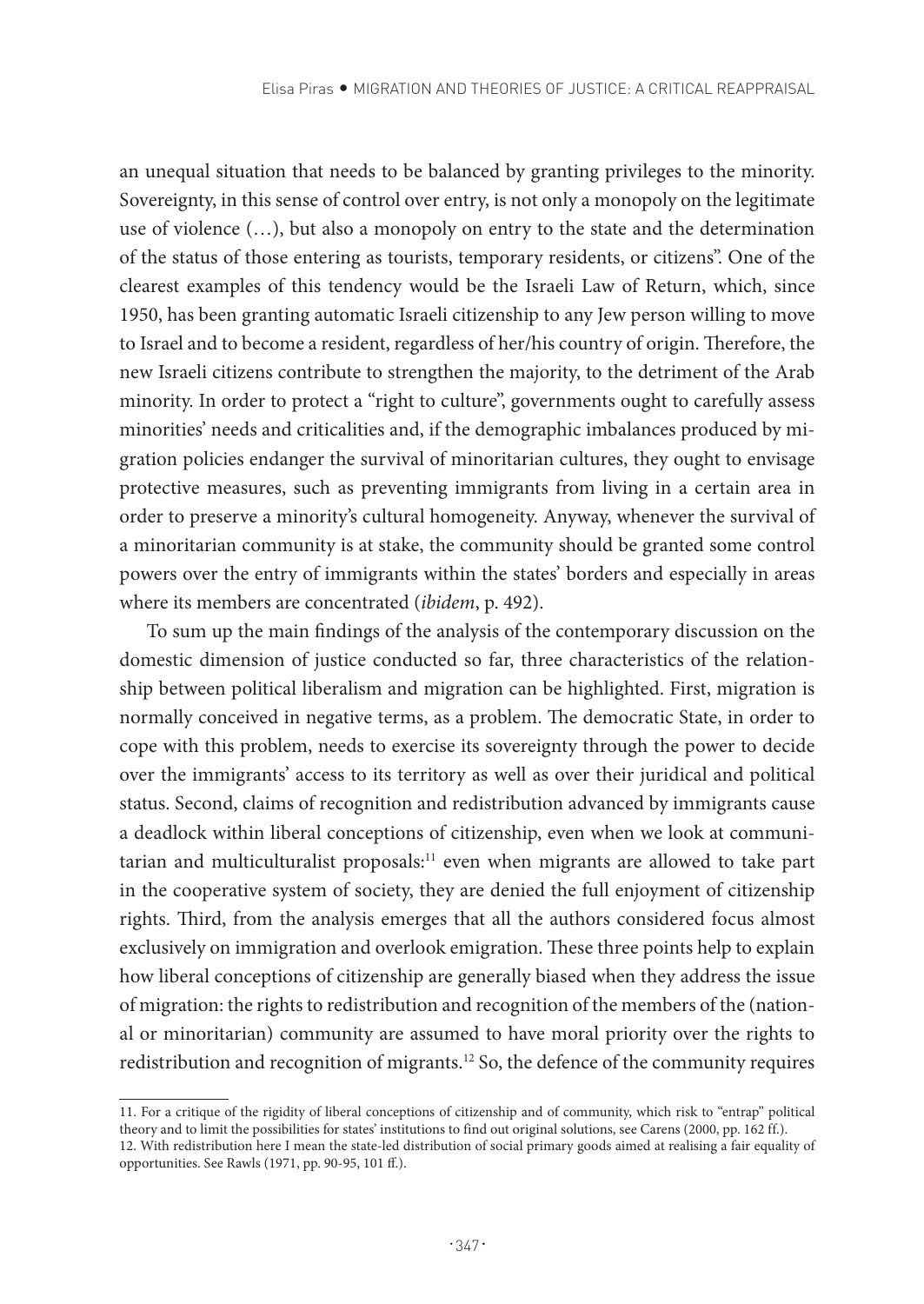to rearticulate the terms of the liberal exclusion/inclusion dilemma, allowing to justify policies aimed at restricting freedoms and denying universal equality, a course of action which turns out to be paradoxical for liberalism.

## **Migration between hospitality and global justice**

The debate on global justice spun off from the broader discussion about the possibilities of expanding the scope of Rawls's theory of justice when cosmopolitan critics proposed to apply the framework of the two principles of justice to the international context (Beitz, 1979; Pogge, 1989; Barry, 1999). Rawls himself considered the possibility to extend the scope of his liberal conception of justice beyond the State; however, at the outset of his last book he acknowledges the impossibility of accomplishing this theoretical endeavour, stating that the Law of Peoples "might be developed out of a liberal idea of justice similar to, but more general than, (…) *justice as fairness*" (Rawls' 1999, p. 3). The contractualist scheme is translated to the international context but it does not originate abstract principles of justice to which international institutions ought to abide; rather, the Law of Peoples defines a code of conduct for the external action of states, establishes guidelines for foreign policy which apply to democratic as well as 'decent' states. Thus, the Rawlsian reflection on justice is fundamentally state-centred and the discussion on matters of fairness and redistribution is hampered in its international declension because of the unsolved tension between ideal and non-ideal theory (Mason, 2010; Jubb, 2012; Valentini, 2012). When it comes to the international dimension of justice, the theoretical *archè* seems to be reasonableness, rather than fairness (Porter, 2012) and this, according to Benhabib (2004), leads to the "betrayal" of Kantian cosmopolitanism and to the surrender to liberal nationalism.13 The neokantian cosmopolitan alternatives to the Law of Peoples refute the incomplete extension of the mental experiment of the original position within the international context, theorising a truly global contractualist scenario, where the representatives of individuals (under a veil of ignorance) ought to choose the principles of justice that will apply to state as well as to

<sup>13.</sup> For a different interpretation on the Rawlsian adherence to the Kantian cosmopolitan model, see Macedo (2004). Since with "liberal nationalism" I mean theoretical accounts which adopt a thicker conception of sovereignty than that adopted by Rawls, it seems to me that "liberal internationalism" can better define the Rawlsian approach to the issues related to the states' actions in world politics. Liberal nationalists and liberal internationalists share a statist approach to politics, while a majority of cosmopolitans rejects statism, with some noticeable exceptions (Valentini, 2011; Ypi, 2012). For a review of the alternative conceptions of international society, see Mapel and Nardin (1999); for a detailed discussion of liberal internationalism, see Jahn (2013).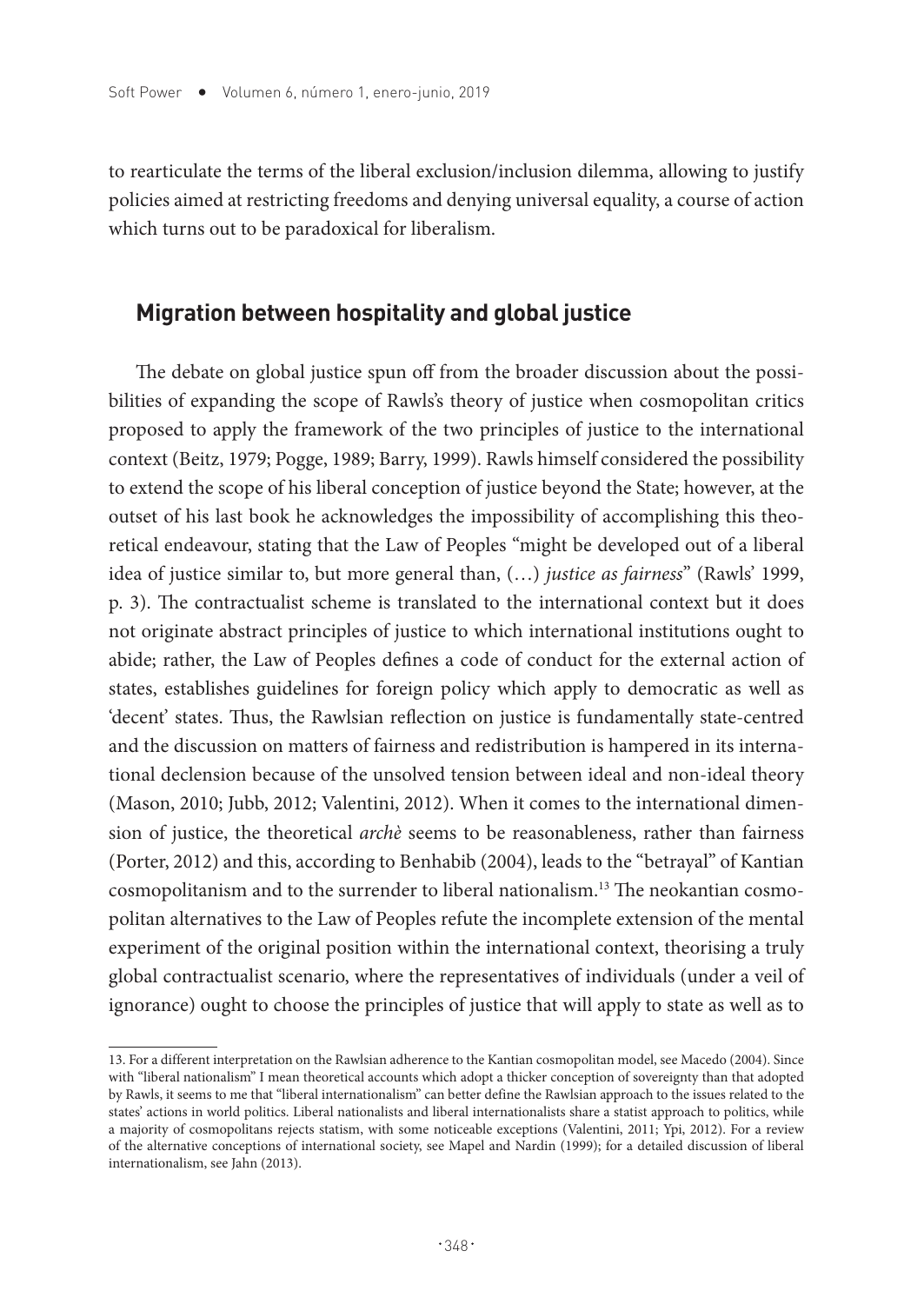international institutions (Pogge, 1989; Bocchiola, 2013). The bulk of the proposal is to theorise a global redistributive framework, matching moral cosmopolitanism – i.e., the assumption of equal moral worth for all human beings –14 with an egalitarian *political* conception of justice having a global scope (Brock, 2013). Advocates of cosmopolitanism maintain the necessity to formulate a global principle of difference in order to guarantee the fair equality of opportunities as well as the progressive reduction of socioeconomic inequalities even beyond the state.

As some scholars have pointed out (Benhabib, 2004, p. 1769; Bader, 2005), neither Rawls's liberal internationalism nor Beitz and Pogge's accounts of cosmopolitanism have assigned a crucial role to the issue of migration. This is less surprising for liberal internationalism, since the Rawlsian reflection focuses on liberal foreign policy, while migration management is traditionally understood as a matter of internal politics, or at least it has been so conceived until the 1990s, before the clear-cut distinction between the domestic and external dimensions of sovereignty started to be challenged by political theorists as well as by policy-makers. Like liberal nationalists, Rawls sees immigration as a "problem",<sup>15</sup> whose roots lie in the societies of origin of migrants, and he maintains that in an International Society where the Law of Peoples were respected, immigration would disappear: "immigration is not, then, simply left aside, but is eliminated as a serious problem in a realistic Utopia" (Rawls, 1999, p. 9). This argument is problematic and it can be easily refuted if one considers the empirical evidence about the ongoing migration flows as well as the main findings of historical research on international migrations (Mavroudi & Nagel, 2016; Corti, 2011): within the current international context, migrants do not always move from non-liberal and underdeveloped countries to liberal and developed countries; moreover, the phenomenon of migration precedes and accompanies any process of state-building. Rawls outlines four main causes of immigration – first, "the persecution of religious and ethnic minorities, the denial of their human rights"; second, political oppression; third, hunger and extreme poverty; fourth, demographic pressure related to the persistence of unjust social relations (Rawls, 1999, p. 9) – but he does not consider the systemic factors from which the causes of immigration derive. So, he neglects to investigate how migration is affected by the consequences produced by colonialism and by neo-colonial forms of domination in

<sup>14.</sup> While moral cosmopolitanism is a shared assumption for all the liberal theories of domestic and global justice under scrutiny, the positions on its political implications and especially on the obligations for states vary widely.

<sup>15.</sup> I think that the term "immigration" used by Rawls is misleading – since he refers to the choice of individuals to leave a certain country, he should rather use "emigration" or *exit*. This terminological imprecision shows that his perspective coincides with that of the citizens of the host society.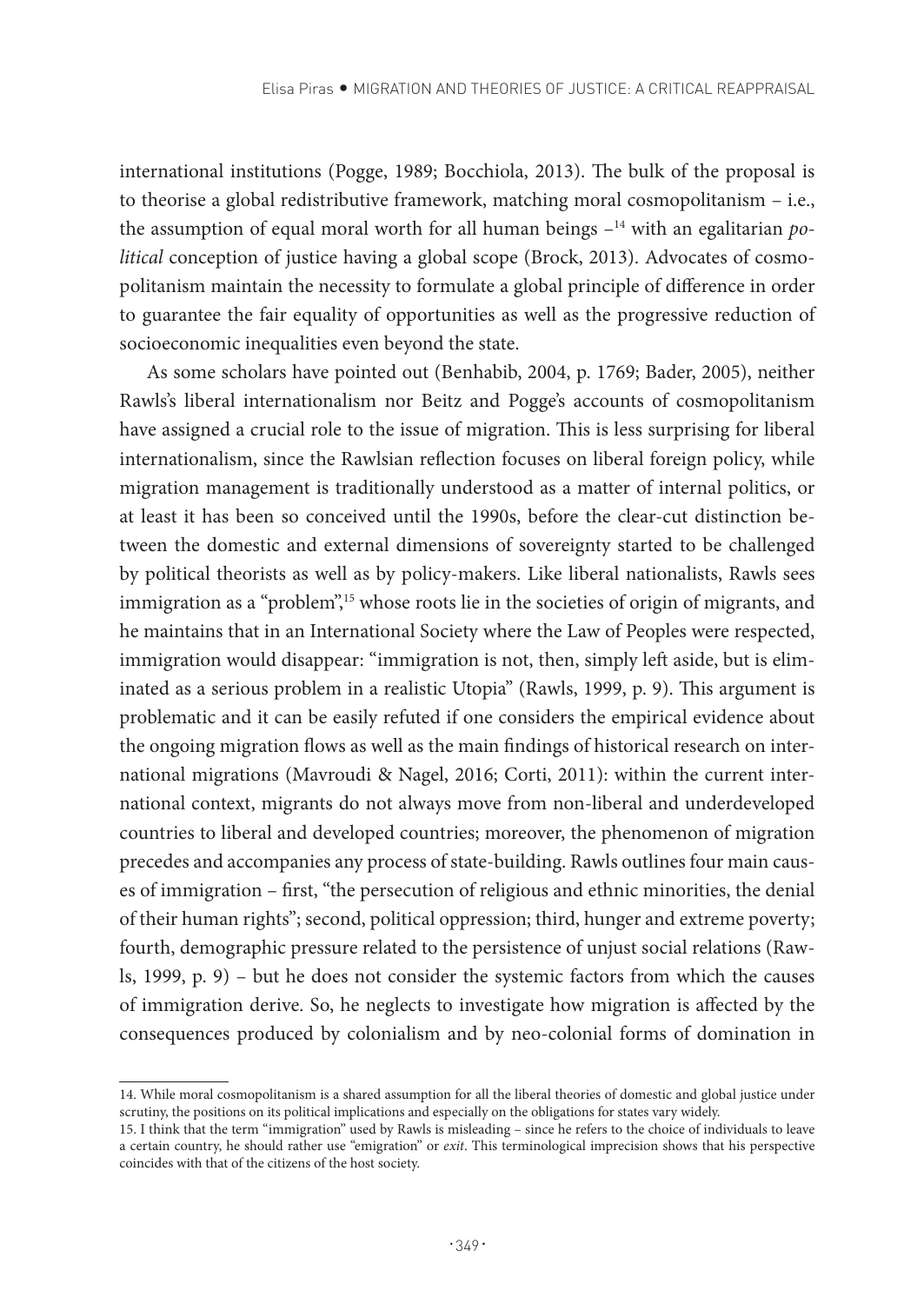non-Western societies; also, he does not investigate the implications of the persistence of power asymmetries between countries of the Global North and of the Global South that have created and preserved the current international system with its economic and political dynamics (Ronzoni, 2009; Moore, 2016). In Rawls's opinion, each people is responsible for its socio-economic and political organisation, which is realised through the state's institutions; therefore, the governments of the countries of origin of migrants ought to solve the "problem" of migration by removing the incentives for prospective emigrants, working to make their society just, reforming its institutions and its political culture<sup>16</sup> and protecting its natural resources. As far as the host societies are concerned, Rawls maintains that, in order to keep its society well-ordered, "a people has at least a qualified right to limit immigration", but he does not expand on the justification and qualifications to this right – overall, he seems to agree with the arguments developed by Walzer (1983) based on the principles of democratic autonomy and of freedom of association – and he omits to discuss the problem of the clash between the liberal peoples' right to limit immigration and the immigrants' individual rights to pursue their life plans (Rawls, 1999, p. 39, n. 48).

Some of the objections to the arguments for (relatively) closed borders have been formulated by Joseph Carens (1987) in his well-known defence of open borders: relying on the idea that freedom of movement is fundamental for all human beings, he argues that the rights stemming from citizenship cannot justify any limitation of this freedom. Moreover, borders are morally problematic: "like feudal barriers to mobility, they protect unjust privilege" (Carens, 1987, p. 270) derived from injustices and arbitrary decisions undertaken in the past. The "right to exclude" foreigners, according to Carens, is not justifiable on the basis of a collective property right to land – as it is for libertarians (Nozick, 1974; Blake & Risse, 2009) – because a minimal state could not act coercively to impede access to land while retaining its legitimacy; at the same time, this right cannot be justified if one follows the strategy of moral reasoning to the core (i.e. the respect of the moral equality of all human beings) depicted in Rawls's theory of justice (Carens, 1987, pp. 255-262). Also, Carens rejects both utilitarian and communitarian arguments for justifying the right to exclude – the former because of the difficulty to assign more weight to the preferences of compatriots vis-à-vis those of strangers in the calculus for maximising public utility; the latter because, for the sake

<sup>16.</sup> According to Rawls, the political culture of a people – which includes its conception of justice – is a crucial element during the transition from a disadvantaged society to a decent society; for this reason, liberal peoples ought to respect the political autonomy of non-liberal peoples, provided that their governments guarantee the respect of fundamental human rights (Rawls, 1999, p. 117).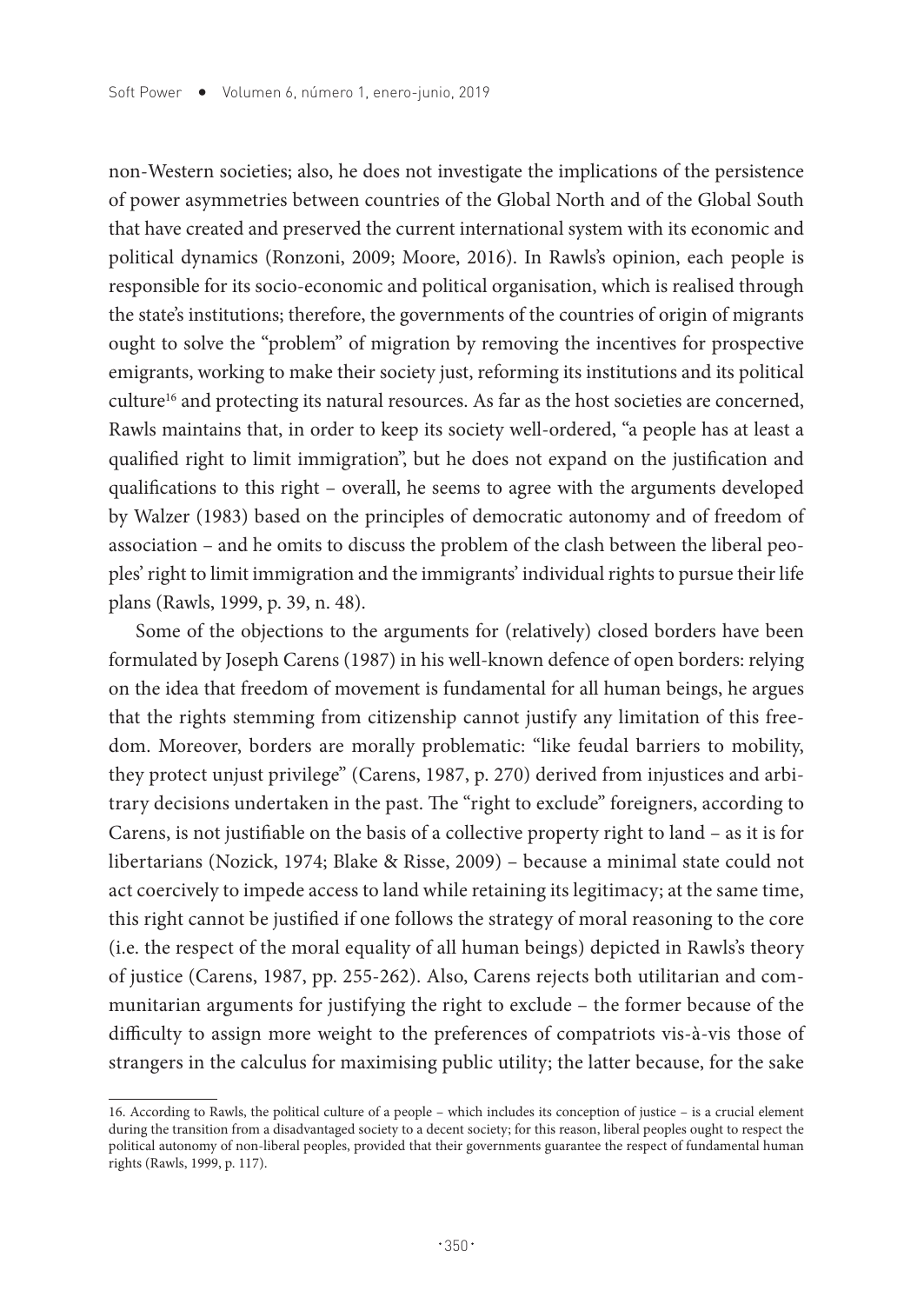of protecting cultural particularism, they forget a pillar of Western culture, that is, liberalism, together with its assumption of universal moral equality and its "tendency to expand (…) the requirements of equal treatment" (*ibidem*, pp. 268-269).

Although recently the discussion about borders has overcome the simplistic dichotomy openness/closure and the idea of the porousness of borders has gained popularity (Benhabib, 1999; Carens, 2013; Miller, 2016), two crucial problems are still in need of solution: how much permeable states' borders ought to be and which criteria might be used to discriminate between those who are permitted and those who are denied the right to enter a certain state's territory. For this reason, recent contributions have focused on the classification of migrants aimed at envisaging the differentiated actions that states have to adopt towards them: refugees, resident aliens, guest workers, irregular migrants (Carens, 2013; Miller, 2016; Di Cesare, 2017; Song, 2018). Generally, these contributions present the perspective of the host society and they focus on the moment of migrants' admission at the borders; recently, however, some authors drew attention to the concrete examples of borders' contestation and resistance against coercion put in place by migrants, often allied with citizens of the host societies. So far, the normative implications of these practices have not been investigated thoroughly;<sup>17</sup> however, this is a critical aspect which needs to be scrutinised in order to contribute to the redefinition of the concept of hospitality, juxtaposing to the (political) rights and duties of democratic citizenship the (moral) rights and duties which derive from the fact of belonging to humankind.

Carens (2013, pp. 227 ff.) has recently argued that, under normal conditions, democratic states ought to favour a policy of open borders for three main (interrelated) reasons. First, this would permit them to respect the freedom of movement, which is "a prerequisite to many other freedoms" – because of the importance of guaranteeing freedom of movement to secure individual autonomy, only exceptional, temporary and justified exceptions to the general rule of open borders are admissible. Second, by allowing individuals to move freely, democratic states would favour the realisation of the ideal of equality of opportunity. Third, thanks to the enhanced opportunities deriving to individuals and groups from the enjoyment of the freedom of movement, democratic states would contribute to the progressive reduction of political, social and economic inequalities. Like other cosmopolitan authors (Abizadeh, 2008; Kukathas, 2017), Carens questions the democratic legitimacy of coercive actions aimed at preventing migrants

<sup>17.</sup> Among the works which have tackled this issue, see Cabrera (2008); Cole (2014); King (2016); Yong (2018); Sager (2018).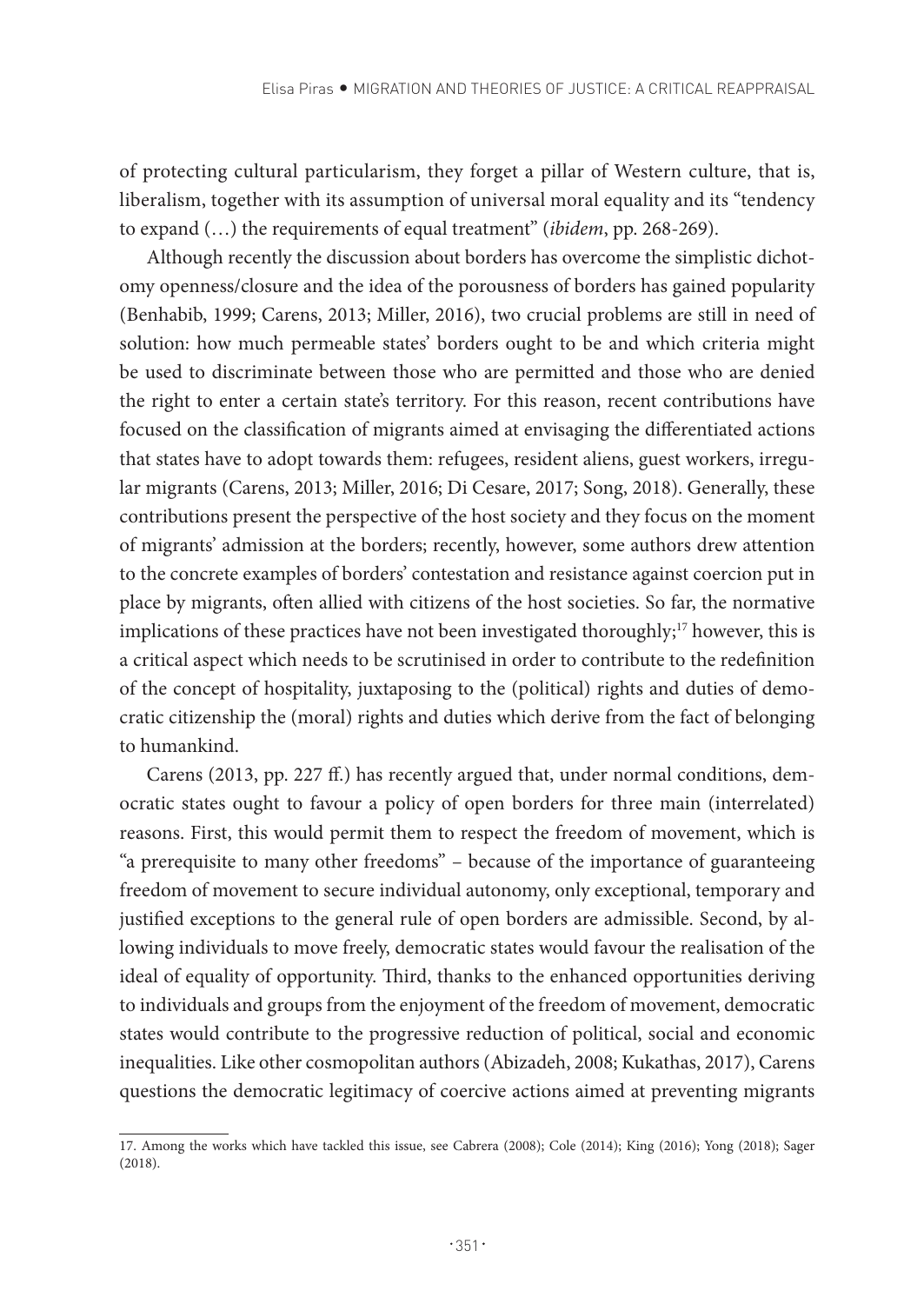to access a state's territory; moreover, he highlights the importance of providing an acceptable justification (Forst, 2011) to migrants whenever they are denied the access to the state's territory – an issue that, as has been mentioned before, has recently received attention also by non-cosmopolitan theorists (Carens, 2013, p. 255; Miller, 2016; Song, 2018; Yong, 2018).

The issue of the responsibility of the (non-)host state towards the migrants at the border appears particularly relevant for political theorists: in such a situation, migrants experience a condition of vulnerability which is partly caused by decisions and actions undertaken by officials and representatives of the citizens of the (non-)host state. These decisions and actions contribute to hamper migrants in the realisation of their life plans and to limit their opportunities (Straehle, 2016). Investigating further these aspects of the relationship between migrants and host states might be a fruitful strategy to revive and enrich the current debate on migration, shedding light on the interstitial space of the border (Galli, 2001; Corigliano, 2018), where the language of rights that is used in the discursive construction of the inside/outside dimensions risks to be supplanted by securitarian and militarist practices (Mendoza, 2017; Parekh, 2017). Another promising perspective for looking at the phenomenon of migration from a political theory perspective requires to acknowledge the specific experiences of migrants, which lead them "beyond citizenship" (Di Cesare, 2017, pp. 231-235) or turn them into cosmopolitan activists advocating a "cosmopolitan citizenship" (Cabrera, 2008). Among the challenges that migration pose to liberal accounts of citizenship, there is the provocative idea of "mandatory citizenship", a legal device for restoring the balance of duties and rights between citizens of the host countries and immigrants: the latter would contribute to the functioning of the welfare state as soon as they entered the country and they would simultaneously become citizens of the host state with full rights (De Schutter & Ypi, 2015).

The defence of the right to migrate has many advocates among cosmopolitan authors. Some of them argue that, since the right to immigrate is the necessary and "symmetrical" completion of the right to emigrate, it should be included in the list of fundamental human rights. This would be the moral, non-absolute right of any human being to enter the territory of a foreign state and to reside therein for as long as one likes; like the right to emigrate, the right to immigrate is grounded on the (personal and political) interest of any person "in making important personal decisions and engaging in politics, free from state restrictions on the range of options available to them" (Oberman, 2016, p. 52). Theoretical positions in favour of the asymmetry between the right to emigrate and the (non-)right to immigrate are not rare, among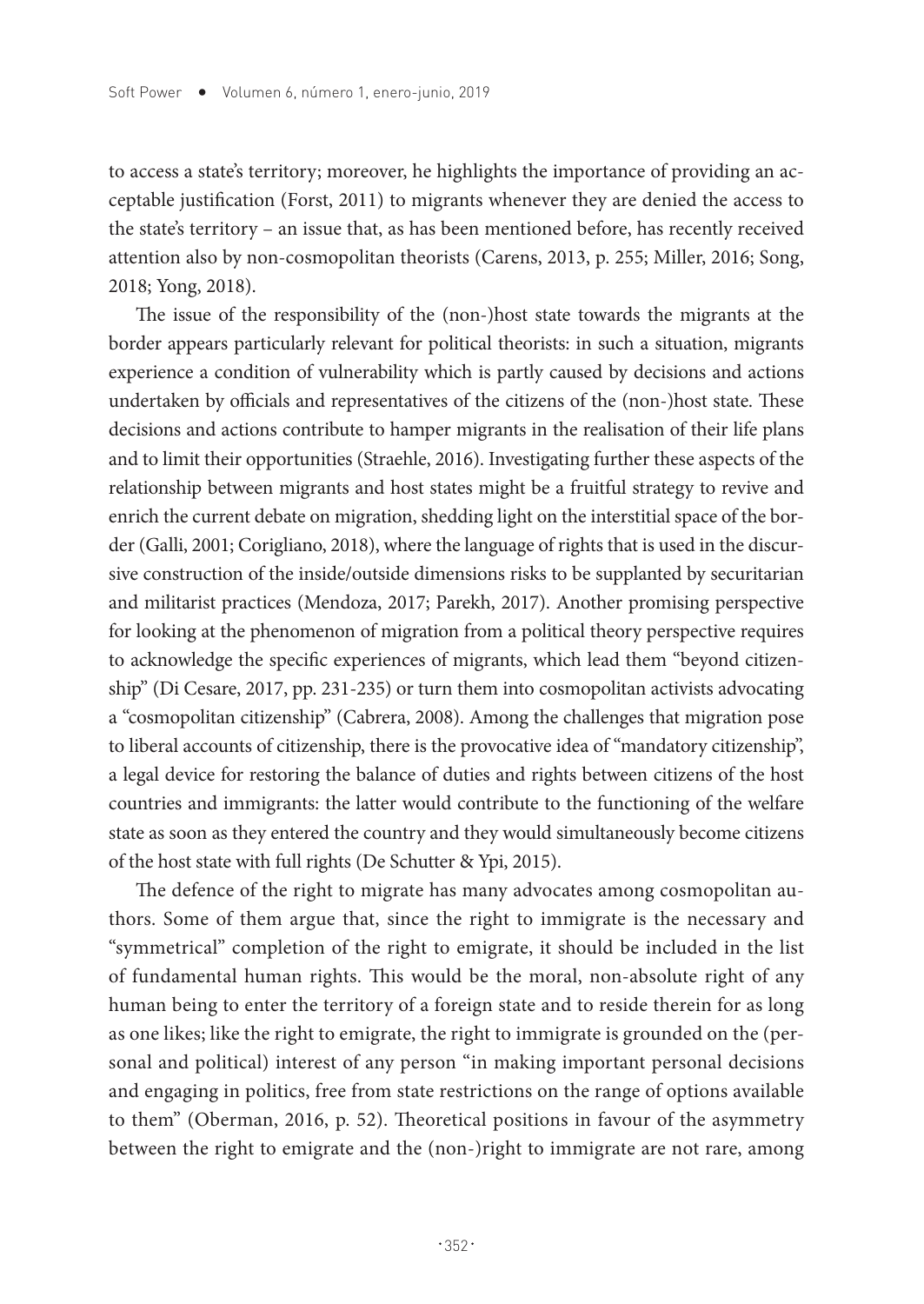liberal nationalists and internationalists, but also among cosmopolitans (Blake, 2013; Nida-Rümelin, 2018). Moreover, the same right to emigrate is no longer considered uninfringable, but for the first time it is critically scrutinised. On the one hand, by leaving her/his country the migrant does not break completely the moral relationship with his fellow citizens of the country of origin, but rather he transforms it in the set of rights and duties that Rainer Bauböck (2009), in his analysis of the reconfiguration of citizenship within the European Union, calls "external citizenship". This new form of citizenship embraces different elements, such as the right to transmit the citizenship of the state of origin to one's own children, the right to go back to the state of origin, the right/duty to vote as a citizen living abroad, the duty to do the military service, the duty to pay taxes. On the other hand, the discussion on global justice has showed that migrants as well as host countries have some obligations towards the citizens of the countries of origin, especially with respect to the problems caused by the phenomenon of *brain drain* (Sager, 2014; Brock & Blake, 2015; Shachar, 2016; Kollar, 2016), that is the massive emigration of talented and skilled workers that reduces the human capital of many developing countries, with dramatic effects for fundamental sectors like healthcare and education. During the last years, several political theorists have included within the framework of global justice the new category of environmental refugees (or climate change migrants), whose decision to leave the countries of origins is determined by adverse ecological conditions which worsen the quality of life of local communities (Kovner, 2017; Pellegrino, 2018; Pongiglione & Sala, 2018). A different but often related problem that has been framed from an original cosmopolitan/neo-Marxian perspective is the transnational dimension of the dynamics of exploitation of economic migrants and guest workers (Ottonelli & Torresi, 2012; Miller, 2016, p. 69 ff.): through the theoretical categories of injustice and dominion, it is possible to consider under a new light the relationship between citizens of the host society and immigrants, opening up spaces for the creation and for the strengthening of an inclusive and empowering sense of solidarity among all workers, irrespective of their countries of origin (Ypi, 2016; Ypi, 2018).<sup>18</sup>

Overall, recently the discussion on migration in the field of political theory has clearly gone beyond the Kantian concept of universal hospitality and has attempted, with changing fortunes, to get rid of two problematic features of the early reflections on global justice – "methodological nationalism" (Sager, 2016) and the rigid and

<sup>18.</sup> For a discussion focused on the issue of solidarity within an international context marked by mobility and uncertainty, see Žižek (2017).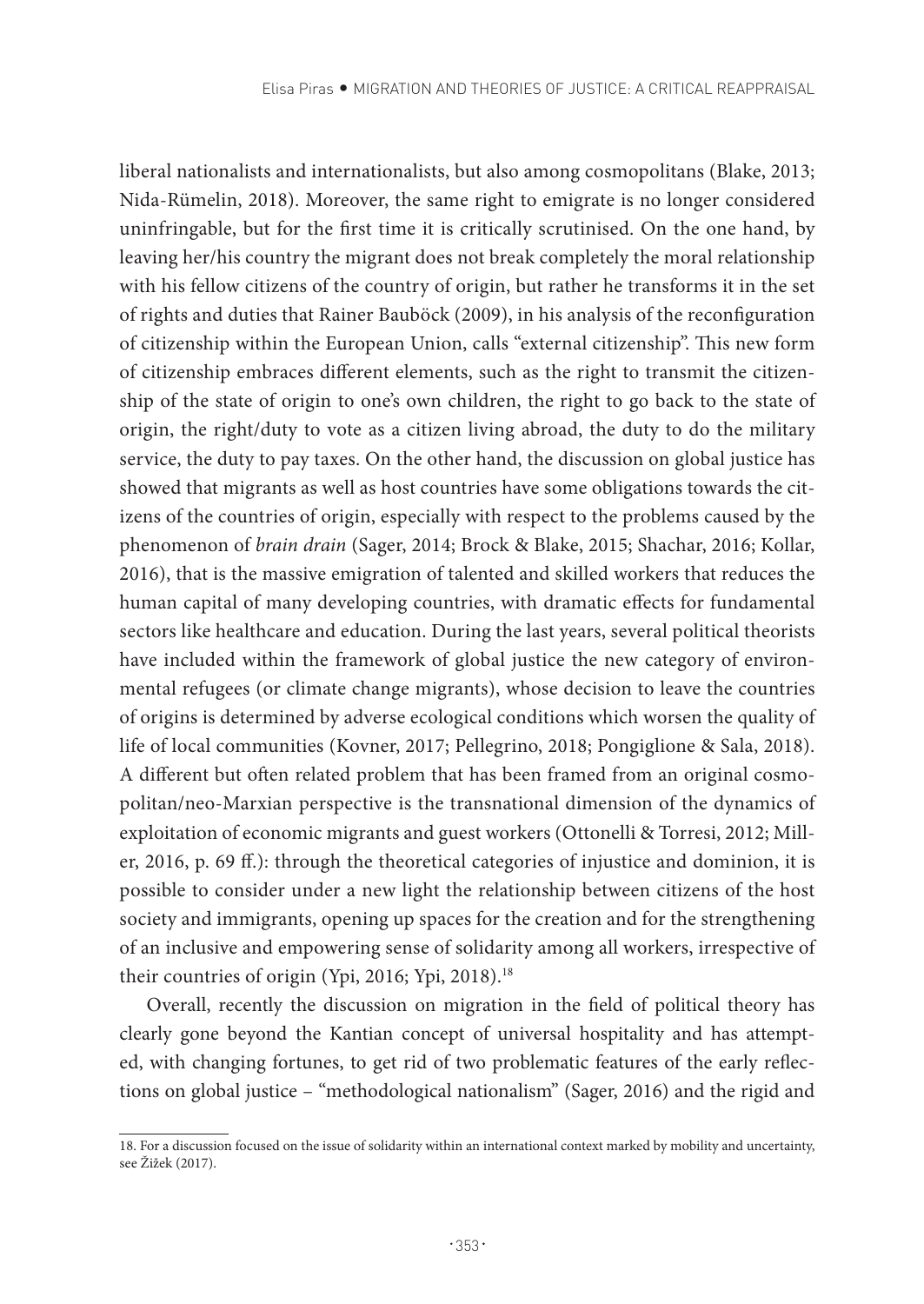simplistic dichotomy open borders/closed borders – which had limited its diagnostic and normative potential, overshadowing relevant issues such as emigration, migrants' experiences of/at the border, strategies for integration, while focusing almost exclusively on the impact of migrants on the host countries and neglecting their impact on the countries of origin. However, as Alex Sager (2018) points out, theories of global justice are still looking for new conceptual categories suitable for investigating the contemporary reality of migration. The "epistemic and semantic task" that political theory needs to fulfil has already been launched, also thanks to heuristic resources developed in other disciplinary fields of social science – the so-called *mobility turn*, the analytical level of transnationalism, the critical study of borders, the gender perspective, the category of vulnerability and the unveiling of the practices of collective resistance (Faist, 2013; Vertovec, 2009; Loretoni, 2014; King, 2018). The efforts for producing multidimensional studies of the complex phenomenon of migration and for including the perspectives of migrants into theoretical accounts are promising steps forward for the current discussion; nevertheless, sometimes theories focusing on the global dimension of justice risk to outlook the role of host states for the management of migration flows.

## **Looking for a new theoretical approach to migration**

This article has explored the discussion on migration which has stemmed from the normative debate on (domestic and global) justice articulated by political theorists since the 1970s. The analysis has embraced both dimensions of migration – immigration and emigration – and has adopted a critical and comparative approach in order to highlight the advantages and the shortcomings of contemporary liberal theories, transcending the schematic and simplistic distinction between defenders of closed borders and advocates of open borders. From the examination has emerged that the theoretical positions are much more nuanced than the dichotomic alternative openness/closure suggests; furthermore, during the last years the debate has been focusing on specific aspects concerning the existing dynamics of migration as well as the moral and political relationship that these dynamics originate between migrants, citizens of the societies of origin and citizens of the host societies. Two especially relevant examples of the new topics which have lately broadened the scope of the debate include the problem of brain drain and the condition of migrants at the border, suspended between two states' jurisdictions and facing the gap or the precarious balance between two systems of rights and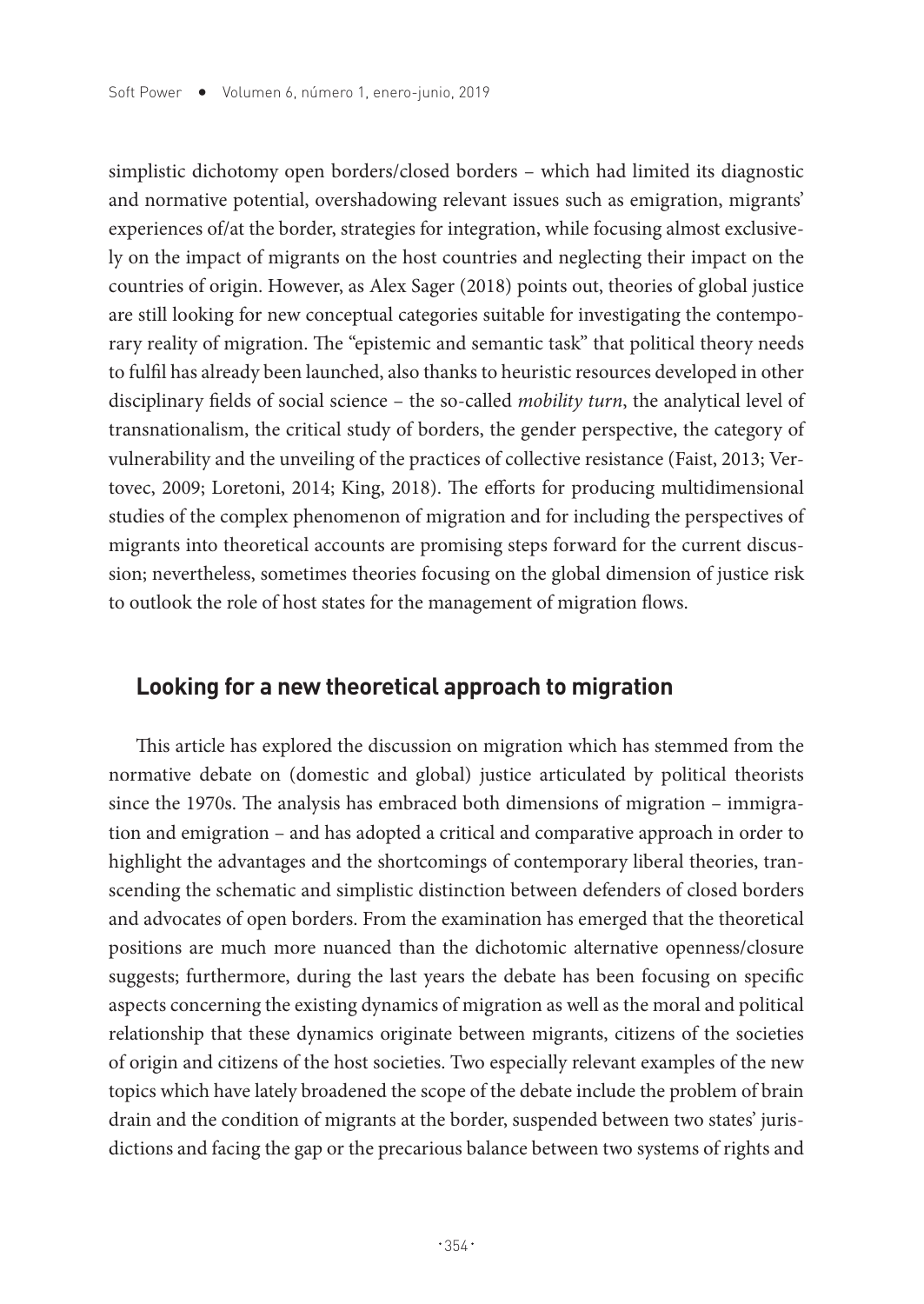duties. In both cases, migrants are at the same time the archetypes of global citizens and potentially stateless people, who become aware of the vulnerability deriving from the uncertainty about the effective protection and enjoyment of fundamental rights.

On the one hand, theories of justice which concentrate exclusively on the domestic dimension tend to overlook the dimension of emigration and to see immigrants mainly as a "problem", that is, a serious threat for the internal cohesion of society, for the stability of a system of welfare and for public order. The solutions advocated to cope with the challenges of immigration are meant to impact on the liberal state, on its institutions – *in primis* its conception of citizenship – as well as on its policies, aiming at redefining the potential of social inclusion of a just society. On the other hand, the discussion on the global dimension of justice undertaken by cosmopolitan thinkers, challenges the definition of migration as a problem, highlights its structural character and reveals its potentially positive effects for global socio-economic dynamics. However, sometimes cosmopolitans' demands for a global system of redistribution appear to lose their strength and, while they emphasise the agency of migrants and they uncover the needs and criticalities of migrants' societies of origin, they risk to overlook the responsibilities of liberal states for the management of migration as well as for the reform of the current unfair global system.

To conclude the analysis conducted throughout the article, some possible avenues for future research can be recommended. Given the structural nature of international migration and its latest developments – for instance, even if in the past migration flows were mainly movements from underdeveloped countries in the Global South to developed countries in the Global North, nowadays South-South and North-North flows are becoming more and more common. At the same time, migrants appear to be very diverse one from the other and they tend to escape the categories established by international and humanitarian law. In order to understand this new situation and to envisage suitable philosophical-political interpretations, researchers should focus on the variety of possible configurations of moral and political relationship, combining the attention for the role of national and international institutions and including in their theoretical accounts the point of view of migrants, in order to substantiate the Kantian ideal of universal hospitality. For the realisation of this task, it is necessary to reconsider the issue of migration with an open mind, overcoming the rigid divide between alternative analytical perspectives and the dichotomous theoretical positions that they have originated (statism/cosmopolitanism, closed borders/open borders). The main goal ahead is thus to combine theoretical reflection and empirical knowledge, developing a transnational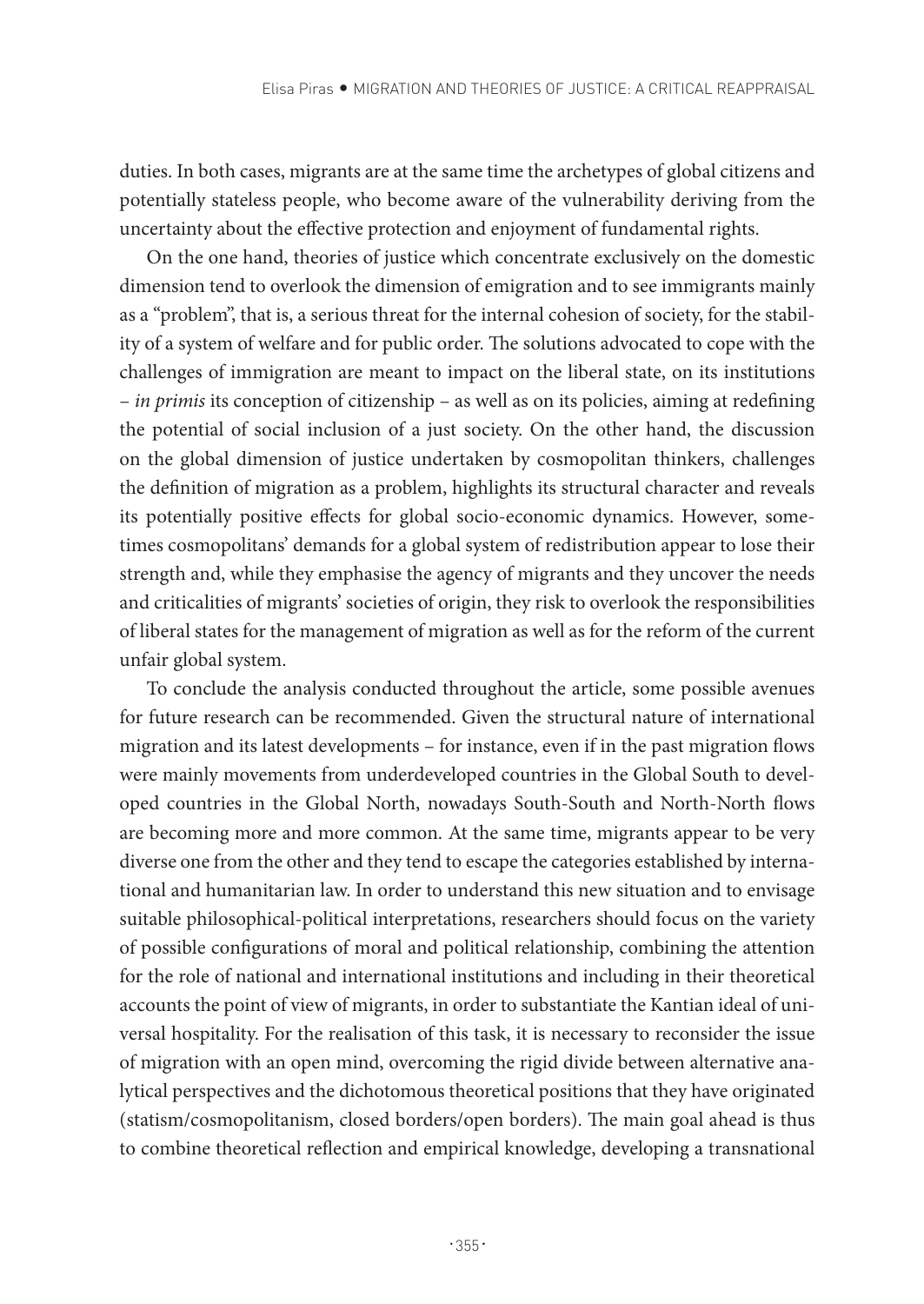perspective and leaving aside the state-centrism that has characterised political theory so far. Decisions and policies aimed at managing migration flows should be grounded on a cosmopolitan conception of global justice capable of taking into consideration the needs of migrants and of the citizens of the societies affected by the effects of migration, while promoting liberty and equality for all the citizens of the world. To do so, however, it is crucial to be aware of the fact of the persistence and resilience of the State within the global political arena, which retains its role as a political agent capable of protecting individual rights both for its citizens and for foreigners. The most promising way to explore for undertaking this theoretical journey is to develop the conceptual resources necessary to turn the liberal state into an agent of cosmopolitan justice, rather than to leave it behind or to consider it only as an obstacle to its realisation.

## **References**

- Abizadeh, A. (2008). Democratic Theory and Border Coercion: No Right to Unilaterally Control Your Own Borders. *Political Theory*, *36*(1), 37-65.
- Baccelli, L. (2009). *I diritti dei popoli. Universalismo e differenze culturali*. Roma Bari: Laterza.
- Bader, V. (2005). The Ethics of Immigration. *Constellations*, *12*(3).
- Barry, B. (1991). *Theories of Justice. Treatise on Social Justice, Volume I*. Berkeley Los Angeles: University of California Press.
- Barry, B. (1999). International Society from a Cosmopolitan Perspective. In D. Mapel & T. Nardin (Eds.), *International Society. Diverse Ethical Perspectives* (pp. 144-161). Princeton: Princeton University Press,.
- Bauböck, R. (2009). The rights and duties of external citizenship. *Citizenship Studies*, *3*(5), 475-499.
- Beitz, C. (1979). *Political Theory and International Relations*. Princeton: Princeton University Press.
- Benhabib, S. (1999). Citizens, Residents, and Aliens in a Changing World: Political Membership in the Global Era. *Social Research*, *66*(3),. 709-744.
- Benhabib, S. (2004). The Law of Peoples, Distributive Justice, and Migrations. *Fordham Law Review*, *72*(5), 1761-1787.
- Blake, M. & Risse, M. (2009). Immigration and Original Ownership of the Earth. *Notre Dame Journal of Law, Ethics and Public Policy*, *23*(1), 133-165.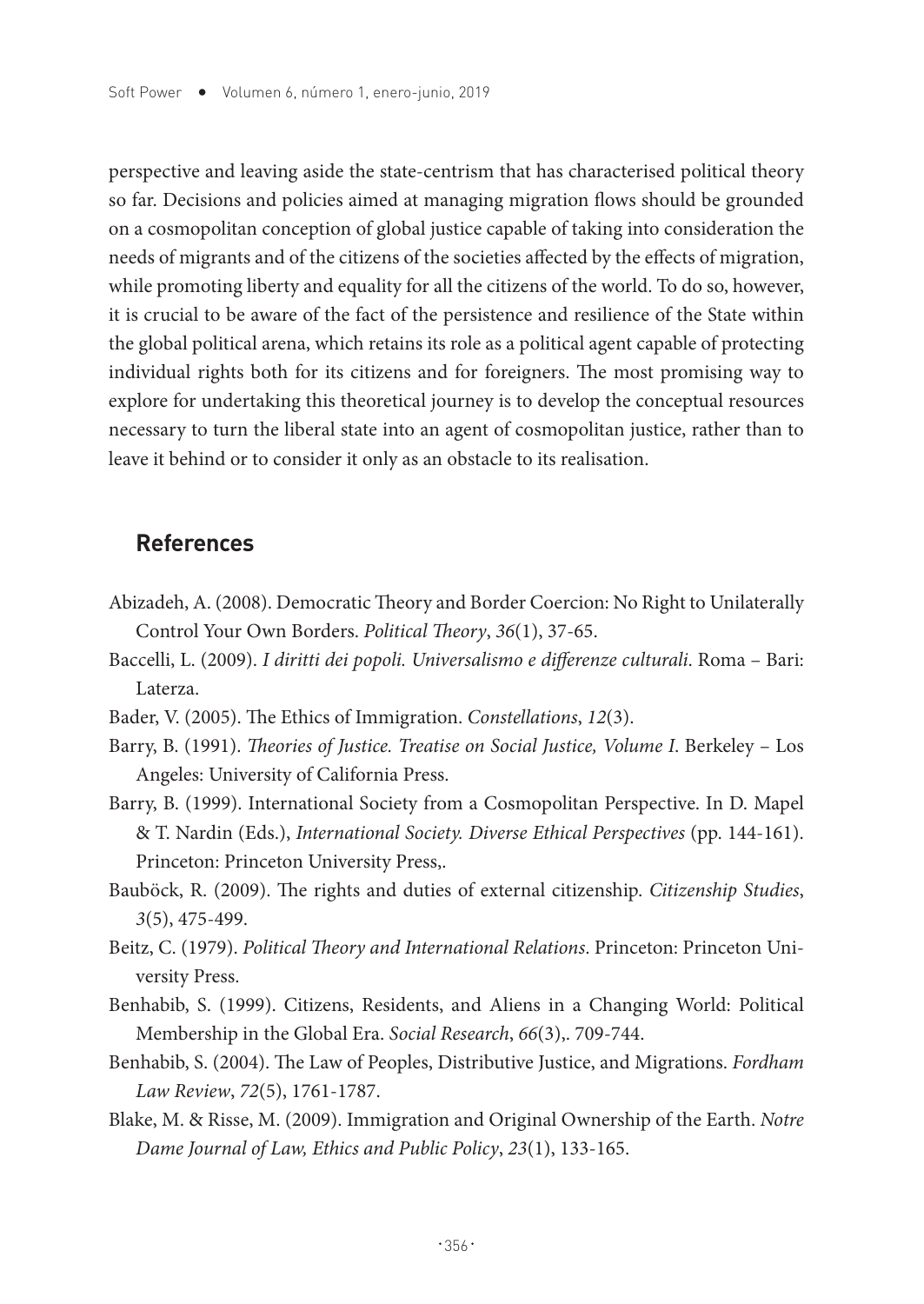- Blake, M. (2013). Immigration, Jurisdiction and Exclusion. *Philosophy & Public Affairs*, *41*(2), 103-130.
- Bocchiola, M. (2013). La posizione originaria tra contratto e costruzione. *Biblioteca della libertà*, *48*(206-207), 83-96.
- Brock, G. & Blake, M., eds (2015). *Debating brain drain: may governments restrict emigration?* Oxford – New York: Oxford University Press.
- Brock, G. (2013). Contemporary Cosmopolitanism: Some Current Issues. *Philosophy Compass*, *8*(8), 689-698.
- Cabrera, L. (2008). Global Citizenship as the Completion of Cosmopolitanism. *Journal of International Political Theory*, *4*(1), 84-104.
- Campbell, T. (2010, or. ed. 1988). *Justice*. Basingstoke New York: Palgrave Macmillan.
- Carens, J. (1987). Aliens and Citizens: The Case for Open Borders. *The Review of Politics*, *49*(2), 251-273.
- Carens, J. (2000). *Culture, Citizenship, and Community. A Contextual Exploration of Justice as Evenhandedness*. Oxford – New York: Oxford University Press.
- Carens, J. (2013). *The Ethics of Immigration*. Oxford New York: Oxford University Press.
- Cole, P. (2014). Beyond reason: the philosophy and politics of immigration. *Critical Review of International Social and Political Philosophy*, *17*(5), 503-520.
- Corigliano, F. (2018). *Spazi Globali. Soglie contemporanee della politica*. Udine: Mimesis.
- Corti, P. (2011, or. ed. 2003). *Storia delle migrazioni internazionali.* Roma Bari: Laterza.
- De Pascale, C. (2010). *Giustizia*. Bologna: Il Mulino.
- De Schutter, H. & Ypi, L. (2015). Mandatory Citizenship for Immigrants. The British Academy Brian Barry Prize Essay. *British Journal of Political Science*, *45*(2), 235-251.
- Di Cesare, D. (2017). *Stranieri residenti. Una filosofia della migrazione*. Torino: Bollati Boringhieri.
- Faist, T. (2013). The mobility turn: a new paradigm for the social sciences? *Ethnic and Racial Studies*, *36*(11) 1637-1646.
- Forst, R. (2011). *The Right to Justification. Elements of a Constructivist Theory of Justice*. New York: Columbia University Press.
- Fraser, N. & Honneth, A. (2004). *Redistribution or Recognition?: A Political-Philosophical Exchange*. London: Verso Books.
- Galli, C. (2001). *Spazi politici. L'età moderna e l'età globale*. Bologna: Il Mulino.
- Greblo, E. (2015). *Etica dell'immigrazione*. Udine: Mimesis.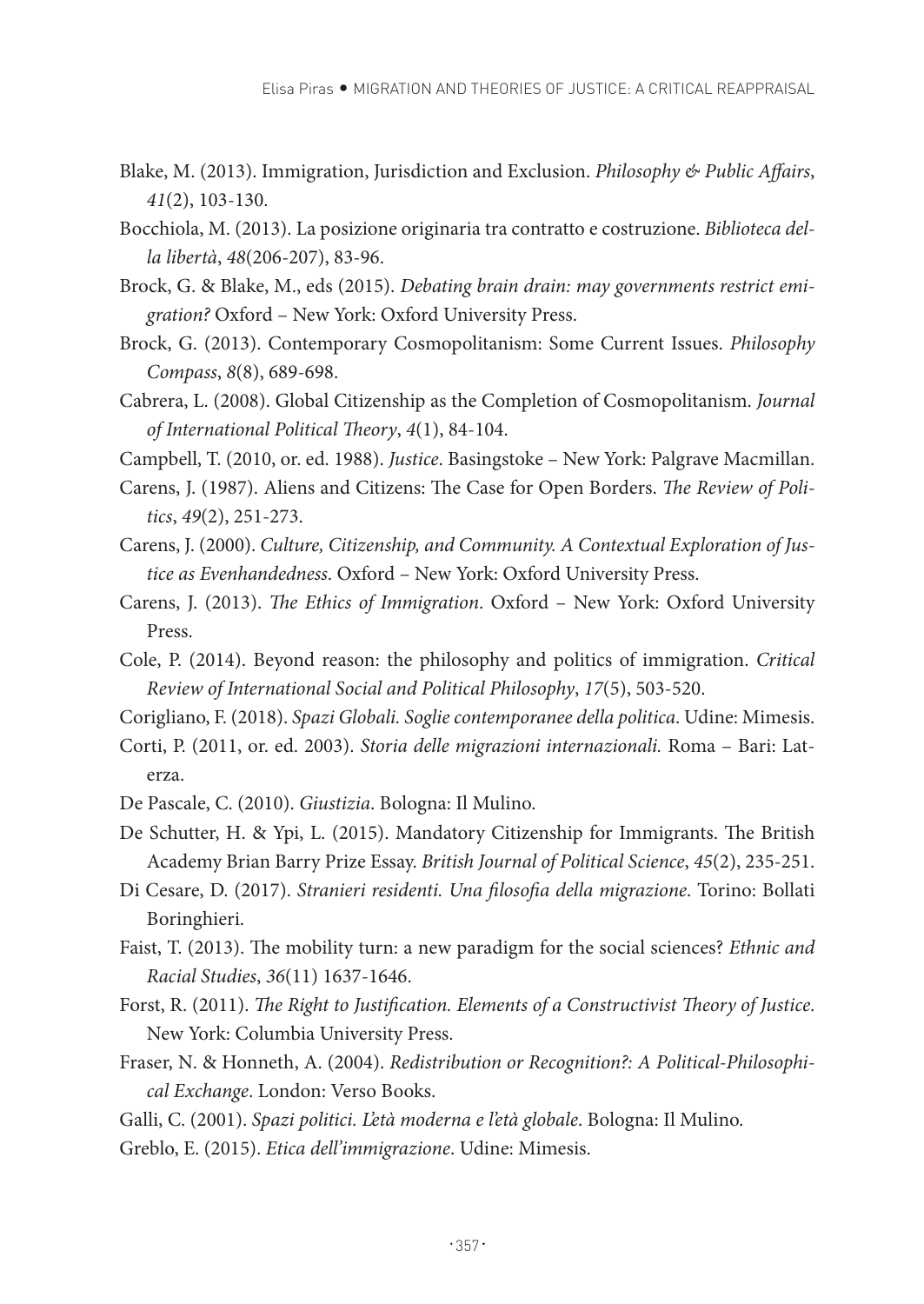- Gundognu, A. (2015). *Rightlessness in an Age of Rights: Hannah Arendt and the Contemporary Struggles of Migrants*. Oxford: Oxford University Press.
- Henry, B. Pirni, A. (2006). *La via identitaria al multiculturalismo*. Soveria Mannelli: Rubbettino.
- Jahn, B. (2013). *Liberal Internationalism: Theory, History, Practice*. Basingstoke New York: Palgrave Macmillan.
- Jubb, R. (2012). Tragedies of non-ideal theory. *European Journal of Political Theory*, *11*(3), 229-246.
- Karim, K.H. (2006). *Nation and diaspora: Rethinking multiculturalism in a transnational context*. *International Journal of Media and Cultural Politics*, *2*(3), 267-282.
- King, N. (2016). *No Borders: the Politics of Immigration Control and Resistance*. London: Zed Books.
- Kollar, E. (2016). Symposium on Brain Drain: The Merits and Limits of Furthering Normative Solutions in Source Countries. *Moral Philosophy and Politics*, *3*(1), 1-5.
- Kovner, N. (2017). *Migration in a warming world: on the responsibility and obligations of states towards climate change immigrants* (PhD thesis). London: London School of Economics and Political Science.
- Kukathas, C. (2017). On David Miller on immigration control. *Critical Review of International Social and Political Philosophy*, *20*(6), 712-718.
- Kymlicka, W. (1995). *Multicultural citizenship: A liberal theory of minority rights*. Oxford – New York: Oxford University Press.
- Kymlicka, W. (2001). *Politics in the Vernacular: Nationalism, Multiculturalism, and Citizenship*. Oxford – New York: Oxford University Press.
- Kymlicka, W. (2007). *Multicultural Odysseys. Navigating the New International Politics of Diversity*. Oxford – New York: Oxford University Press.
- Lanzillo, M.L. (2005). *Multiculturalismo*. Roma Bari: Laterza.
- Loretoni, A. (2014). *Ampliare lo sguardo. Genere e teoria politica*. Roma: Donzelli.
- Macedo, S. (2004). What Self-Governing Peoples Owe to One Another: Universalism, Diversity and the Law of Peoples. *Fordham Law Review*, *72*(5), 1721-1738.
- Manning, P. (2013). *Migration in World History*. Abingdon New York: Routledge.
- Margalit, A. & Halbertal, M. (1994). *Liberalism and the Right to Culture*. *Social Research*, *61*(3), 491-510.
- Mason, A. (2010). Rawlsian Theory and the Circumstances of Politics. *Political Theory*, *38*(5), 658-683.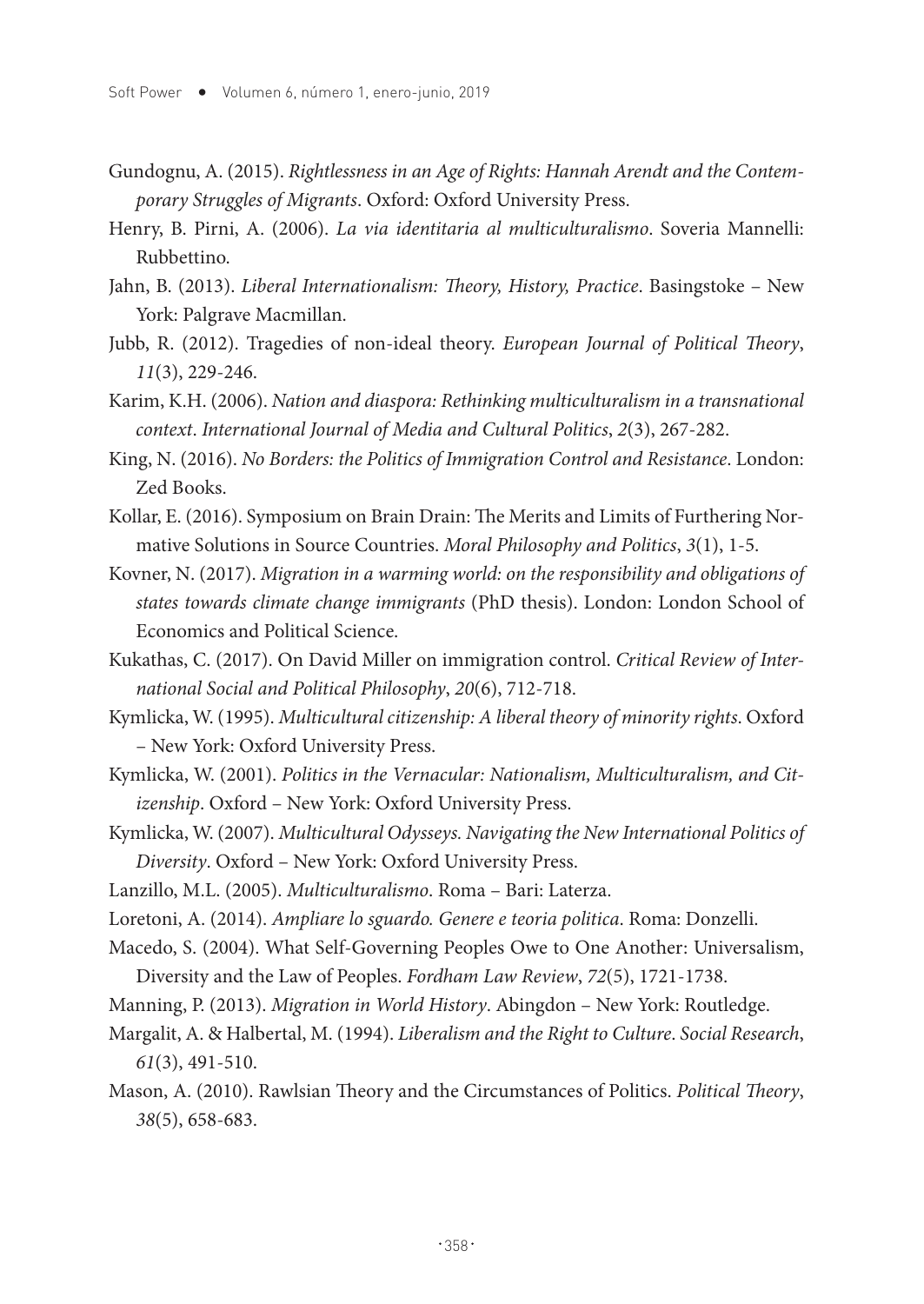- Mavroudi, E. & Nagel, C. (2016). *Global Migration. Patterns, Processes and Politics*. Abingdon – New York: Routledge.
- Mazzone, L. (2014). *Una teoria negativa della giustizia. Per un'etica del conflitto contro i mali comuni*. Udine: Mimesis.
- Mazzone, L. (2017). Riconoscimento, partecipazione, giustificazione o critica interna? Verso una quarta via politico-filosofica. *Filosofia Politica*, *31*(2), 285-304.
- Mendoza, J.J. (2017). *The moral and political philosophy of immigration: Liberty, security, and equality*. London: Lexington Books.
- Miller, D. (1997). *On Nationality*. Oxford: Oxford University Press.
- Miller, D. (2008). Immigrants, Nations and Citizenship. *The Journal of Political Philosophy*, *16*(4), 371-390.
- Miller, D. (2015). Justice in Immigration. *European Journal of Political Theory*, *14*(4), 391-408.
- Miller, D. (2016). *Strangers in Our Midst. The Political Philosophy of Immigration*. Cambridge (MA) – London: Harvard University Press.
- Mitnick, E.J. (2006). *Rights, Groups, and Self-Invention. Group-Differentiated Rights in Liberal Theory*. Farnham – Burlington: Ashgate.
- Moore, M. (2016). Justice and Colonialism. *Philosophy Compass*, *11*(8), 447-461.
- Nida-Rümelin, J. (2018, or. ed. 2017). *Pensare oltre i confini. Un'etica della migrazione*. Milano: FrancoAngeli.
- Nozick, R. (1974). *Anarchy, State and Utopia*. New York: Basic Books.
- O' Neill, O. (1996). *Towards Justice and Virtue: A Constructive Account of Practical Reasoning*. Cambridge: Cambridge University Press.
- Oberman, K. (2016). Immigration as a Human Right. In S. Fine & L. Ypi (Eds.), *Migration in Political Theory. The Ethics of Movement and Membership (pp. 32-56). Oxford:* Oxford University Press.
- Ottonelli, V. & Torresi, T. (2012). Inclusivist Egalitarian Liberalism and Temporary Migration: A Dilemma. *The Journal of Political Philosophy*, *20*(2), 202-224.
- Parekh, S. (2017). *Refugees and the Ethics of Forced Displacement*. New York: Routledge.
- Pellegrino, G. (2018). L'isola che non c'è (più). I rifugiati ambientali e il diritto di residenza. *La società degli individui*, *21*(61), 59-73.
- Pievani, T. (2002). *Homo Sapiens e altre catastrofi. Per una archeologia della globalizzazione.* Milano: Meltemi
- Pogge, T. & Moellendorf, D. (Eds.) (2008, or. ed. 2001). *Global Justice: Seminal Essays*. St Paul: Paragon.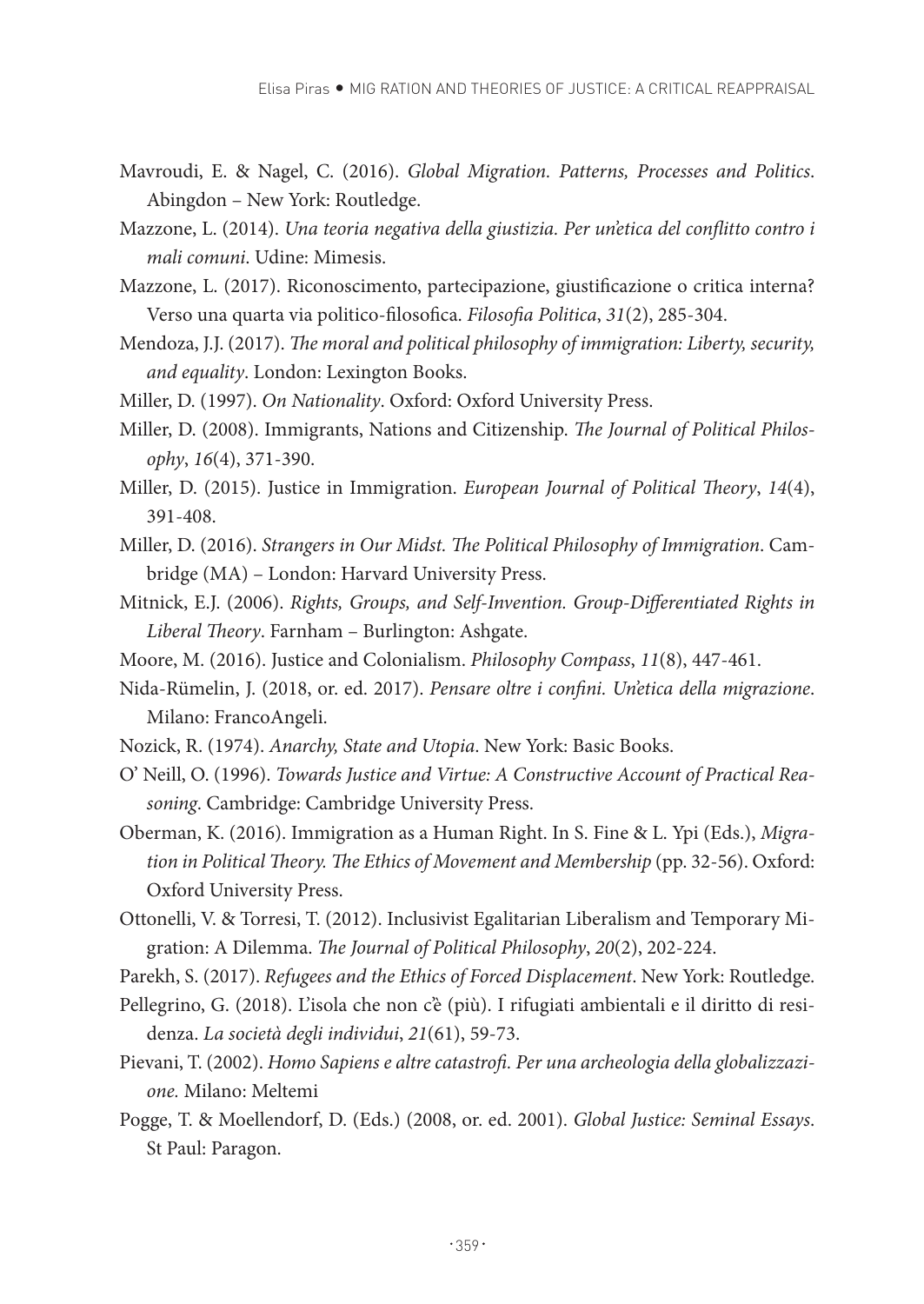Pogge, T. (1989). *Realizing Rawls*. Ithaca: Cornell University Press.

- Pongiglione, F. & Sala, R. (2018). Migranti climatici. Una nuova categoria di migranti? *La società degli individui*, *21*(61), 74-88.
- Porter, T. (2012). Rawls, Reasonableness, and International Toleration. *Politics, Philosophy & Economics*, *11*(4), 382-414.
- Rawls, J. (1971). *A Theory of Justice.* Cambridge, Ma.: Belknap Press of Harvard University Press.
- Rawls, J. (1993). *Political Liberalism*. New York: Columbia University Press.
- Rawls, J. (1993b) The Law of Peoples. In S. Shute & S. Hurley (Eds.), *On Human Rights: The Oxford Amnesty Lectures*. New York: Basic Books.
- Rawls, J. (1999). *The Law of Peoples*. Cambridge, Ma: Harvard University Press.
- Ronzoni, M. (2009). The Global Order: A Case of Background Injustice? A Practice-Dependent Account. *Philosophy & Public Affairs*, *37*(3), 229-256.
- Sager, A. (2014). Reframing the Brain Drain. *Critical Review of International Social and Political Philosophy*, *17*(5), 560-579.
- Sager, A. (2016). Methodological Nationalism, Migration and Political Theory. *Political Studies*, *64*(1), 42-59.
- Sager, A. (2018). *Toward a Cosmopolitan Ethics of Mobility. The Migrant's-Eye View of the World*. Basingstoke – New York: Palgrave Macmillan.
- Sanfilippo, M. (2009). *Migrazioni e comunità: le riflessioni di Charles Taylor e Will Kymlicka*. *Studi Emigrazione/Migration Studies*, *46*(173), 3-17.
- Santi Amantini, L. (2018). Diritto di migrare, diritto di restare. Filosofia politica, migrazione volontaria e forzata. *La società degli individui*, *21*(61), 9-18.
- Scheffler, S. (2007). Immigration and the Significance of Culture. *Philosophy & Public Affairs*, *35*(2), 93-125.
- Shachar, A. (2016). Selecting by Merit. The Brave New World of Stratified Mobility. In S. Fine & L. Ypi (Eds.), *Migration and Political Theory: The Ethics of Movement and Membership* (pp. 175-204). Oxford: Oxford University Press.
- Song, S. (2018). *Immigration and Democracy*. Oxford New York: Oxford University Press.
- Straehle, C. (2016). Justified state partiality and the vulnerable subject in migration. *Critical Review of International Social and Political Philosophy*, *20*(6), 297-312.
- Taylor, C. (1992). The Politics of Recognition. In A. Gutman (Ed.), *Multiculturalism. Examining the Politics of Recognition*. Princeton: Princeton University Press.